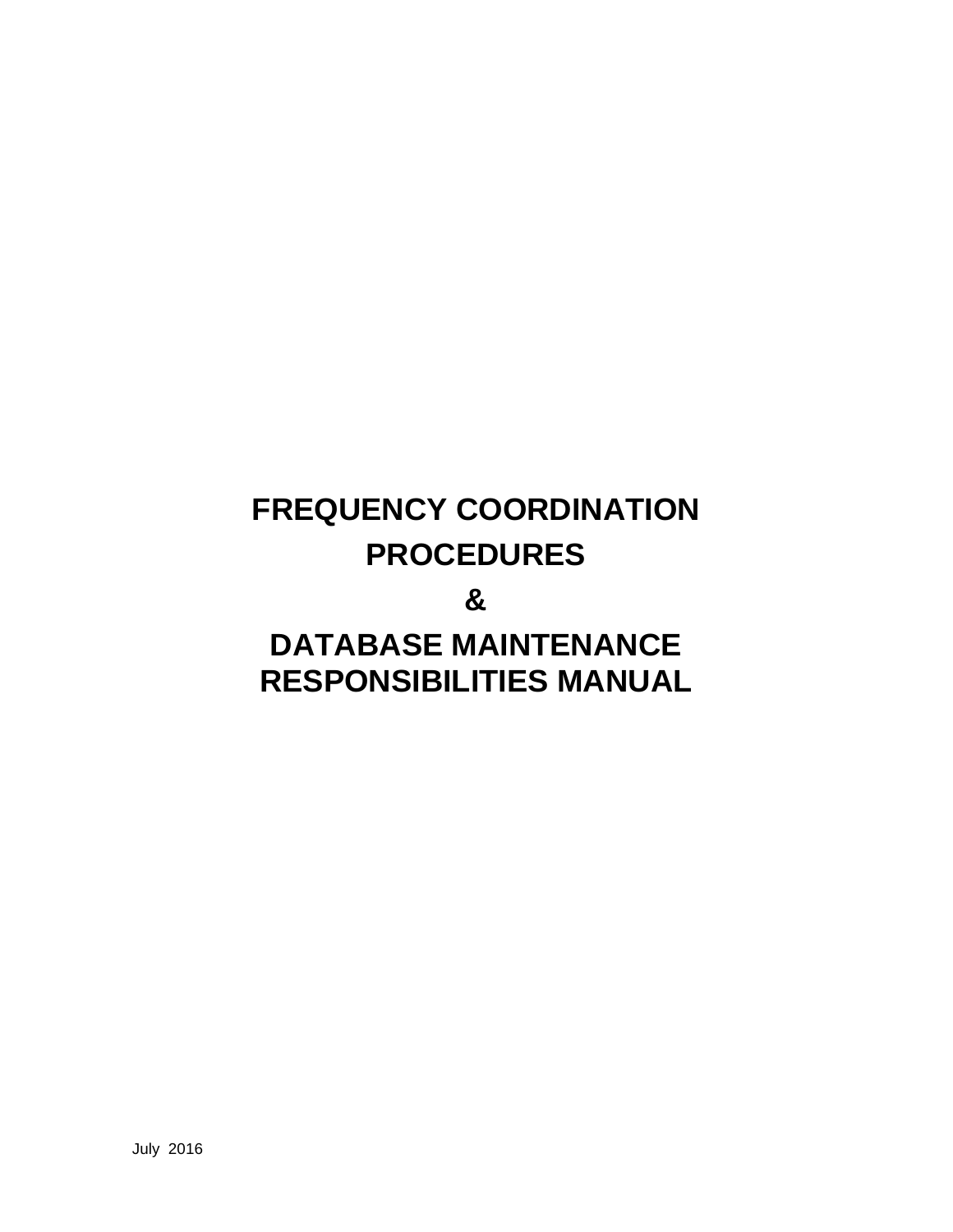#### **TABLE OF CONTENTS**

| <b>1.0 INTRODUCTION</b>                                                                                                                                                                                                       | $\mathbf{3}$    |
|-------------------------------------------------------------------------------------------------------------------------------------------------------------------------------------------------------------------------------|-----------------|
| $\frac{1}{2}$ 3                                                                                                                                                                                                               |                 |
|                                                                                                                                                                                                                               |                 |
|                                                                                                                                                                                                                               |                 |
| 1.4 MICROWAVE DATABASE MAINTENANCE RESPONSIBILITIES                                                                                                                                                                           | $6\phantom{1}6$ |
| <b>2.0 FREQUENCY COORDINATION PROCEDURES</b>                                                                                                                                                                                  | $\overline{7}$  |
|                                                                                                                                                                                                                               |                 |
|                                                                                                                                                                                                                               |                 |
| 2.1.2 PROTECT MODE PROCEDURE                                                                                                                                                                                                  | 8               |
| 2.2 COORDINATION BETWEEN FCSA MEMBER COMPANIES _________________________________9                                                                                                                                             |                 |
| 2.3 COORDINATION BETWEEN FCSA AND NON-FCSA (CANADIAN) COMPANIES                                                                                                                                                               |                 |
| 2.3.1 COORDINATION REQUEST GENERATED BY FCSA MEMBER COMPANY ___________________11                                                                                                                                             |                 |
| 2.3.2 COORDINATION REQUEST GENERATED BY A NON-FCSA COMPANY ______________________12                                                                                                                                           |                 |
|                                                                                                                                                                                                                               | 144             |
| 2.4.1 GENERAL                                                                                                                                                                                                                 | 14              |
|                                                                                                                                                                                                                               |                 |
| 2.5 REFERENCES 155                                                                                                                                                                                                            |                 |
| <b>3.0 MISEDROWAVE DATABASE MAINTENANCE RESPONSIBILITIES</b>                                                                                                                                                                  |                 |
| 3.1 GENERAL _______                                                                                                                                                                                                           |                 |
|                                                                                                                                                                                                                               |                 |
|                                                                                                                                                                                                                               |                 |
|                                                                                                                                                                                                                               |                 |
|                                                                                                                                                                                                                               |                 |
|                                                                                                                                                                                                                               |                 |
| $\frac{177}{156}$                                                                                                                                                                                                             |                 |
|                                                                                                                                                                                                                               |                 |
|                                                                                                                                                                                                                               |                 |
| <b>3.4 REFERENCES</b>                                                                                                                                                                                                         | 18              |
| <u>APPENDIX "A"</u>                                                                                                                                                                                                           | 19              |
| EARTH STATION MINIMUM COORDINATION DATA <b>CONSERVERS</b> AND <b>EXAMPLE STATION</b>                                                                                                                                          | 19              |
| APPENDIX "B" and the contract of the contract of the contract of the contract of the contract of the contract of the contract of the contract of the contract of the contract of the contract of the contract of the contract | 211             |
|                                                                                                                                                                                                                               | 211             |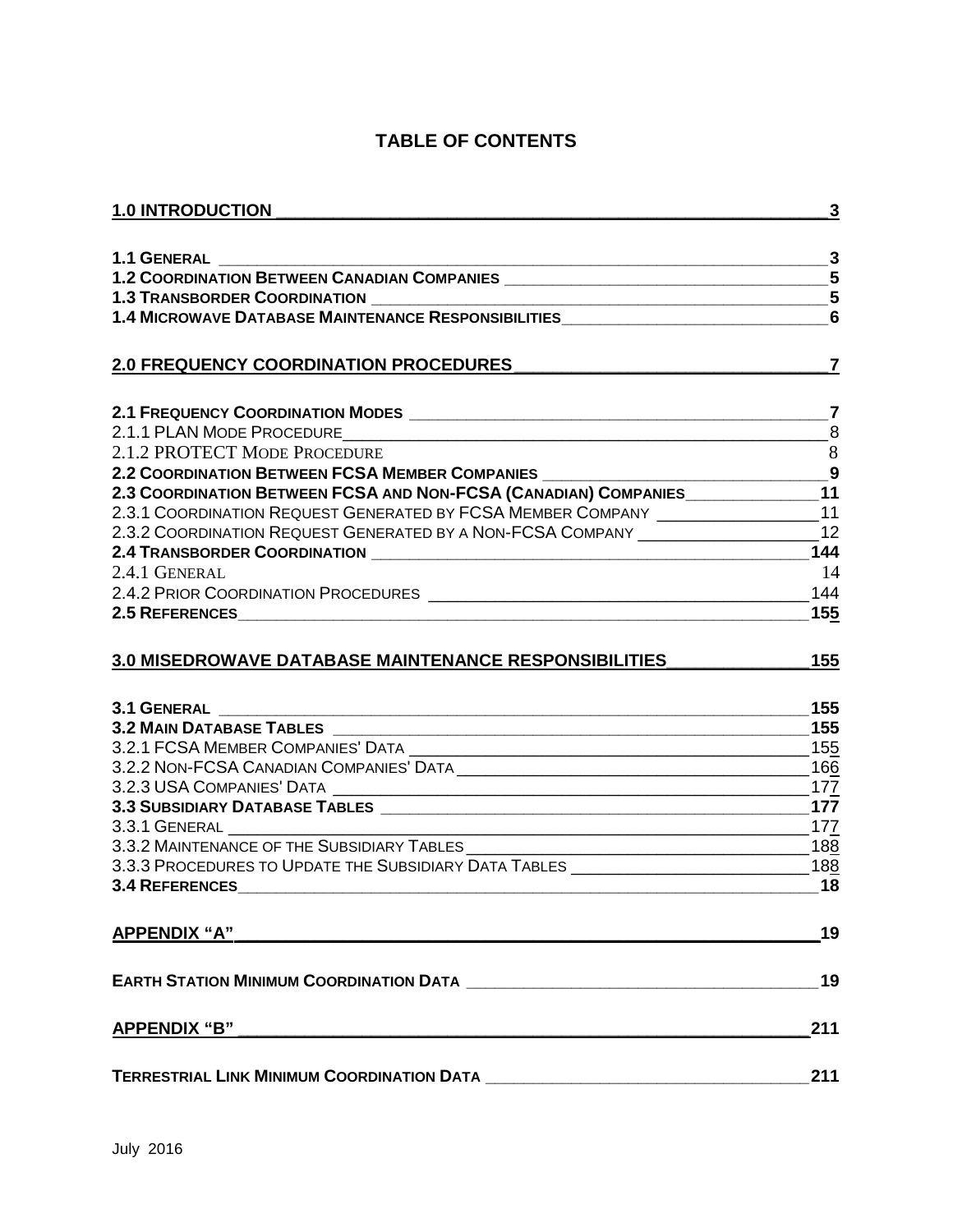#### <span id="page-2-0"></span>**1.0 INTRODUCTION**

#### <span id="page-2-1"></span>**1.1 General**

Microwave radio systems have to be designed in such a manner as not to cause, or suffer, objectionable interference with other systems operating in the same or adjacent frequency bands. The term microwave frequency coordination, or simply "frequency coordination", is used to identify the procedures followed by companies operating microwave radio systems in order to minimize and control potential interference between microwave radio systems. This coordination is facilitated by sharing coordination data among users, so that accurate and up-to-date information is available with which estimates of potential interference can be made during the system design stage. Radio frequency interference studies and frequency coordination are necessary not only when designing a new radio system, but also when a network planner studies the potential interference effects of other users' radio construction proposals on existing and planned systems. Thus coordination is involved when one party initiate's construction plans as well as when reacting to other parties' plans.

The frequency coordination process followed by Canadian microwave radio system operators involves the exchange of technical data, studies for potential interference effects, correspondence between users regarding new proposals and, as necessary, re-design of proposed systems to avoid potential interference problems brought to light during the coordination notification-and-response process. The same basic procedures are followed by operators in the United States which, in some cases, share the same microwave radio frequencies.

Microwave frequency coordination procedures in Canada are governed by regulations issued by Innovation, Science and Economic Development Canada (ISED), in particular Radio Standard Procedures (RSP) 101entitled "Licence Application Submission Procedure for Planned Radio Stations Operating on Frequencies below 960 MHz", RSP 113 entitled "Application Procedures for Planned Radio Stations Above 960 MHz in the Fixed Service", and Client Procedures Circulars (CPC) 2-6-01 issue 5 entitled "Procedures for the Submission of Applications to License Fixed Earth Stations and Approve the Use of Foreign Fixed Satellite Service (FSS) Satellites in Canada". Users unfamiliar with these regulations are referred to these documents, which can be obtained from Innovation, Science and Economic Development Canada's web site [www.strategis.ic.gc.ca/spectrum](http://www.strategis.ic.gc.ca/spectrum)

July 2016  $\overline{3}$ In its stewardship role of radio spectrum management, Innovation, Science and Economic Development Canada established the requirement for microwave radio operators to coordinate frequencies in advance of filing for their microwave radio licence applications. (Because coordination occurs prior to filing applications, it is often referred to as "prior frequency coordination".) Since this requirement was established, prior frequency coordination has proven to be very effective in permitting the resolution of potential interference problems before applications have been filed or construction has begun. The benefit of prior coordination is clear: it avoids the significant expense involved in correcting interference problems after construction has been completed. Although it doesn't carry the guarantee of "insurance", it does represent a cost-effective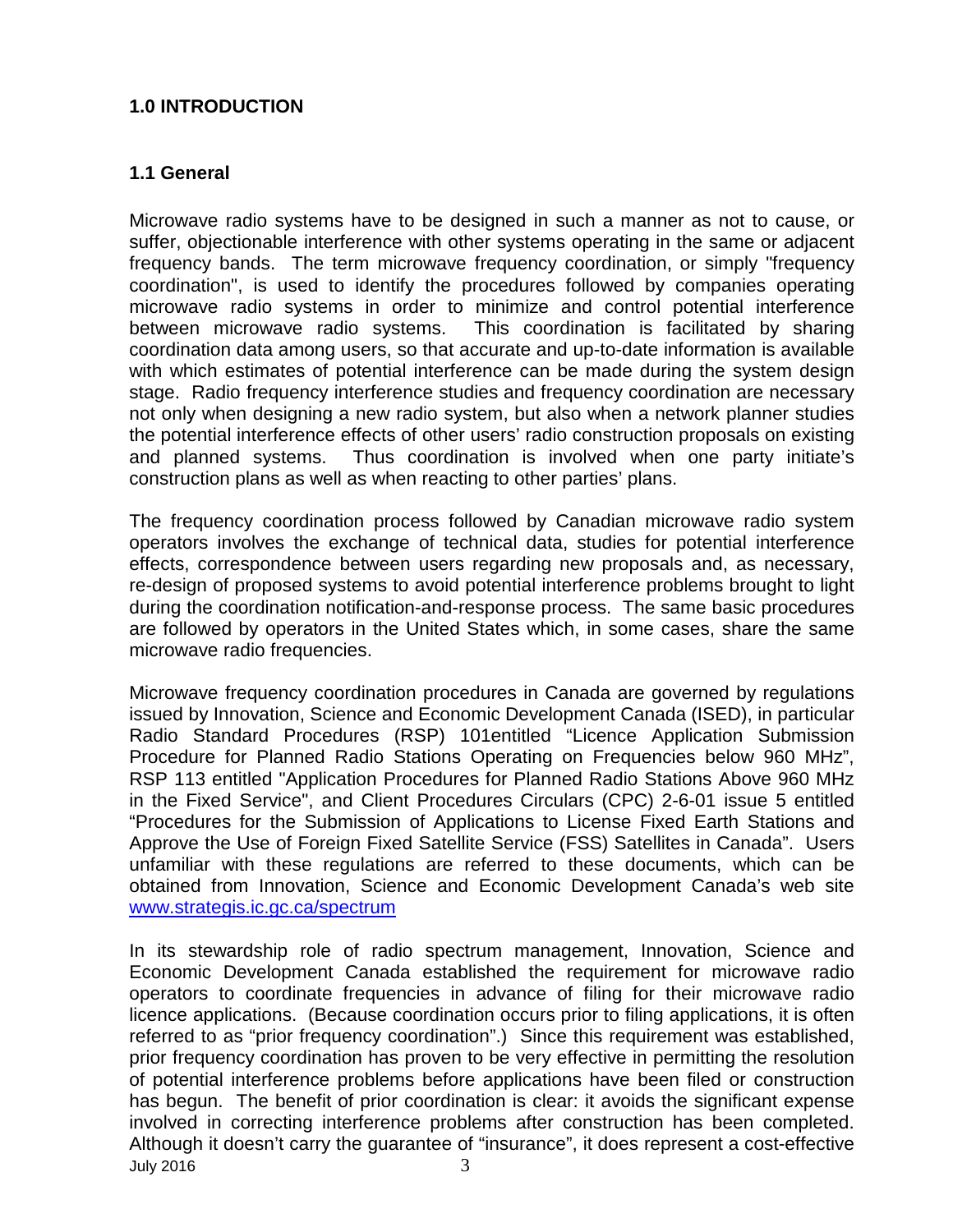form of "assurance".

Effective and efficient frequency coordination is based on the premise that the following key ingredients exist:

(a) The establishment and maintenance of a set of mutually acceptable criteria for microwave radio system interference;

(b) The exchange of data to maintain and make accessible to the users information about other users' microwave radio systems; and

(c) The creation and maintenance of a set of mutually acceptable engineering rules and calculation methods, which would allow the users to determine whether the microwave radio system interference criteria are met.

(d) Cooperation between the various parties who own and operate microwave radio systems.

The FCSA Microwave Information and Coordination System (MICS), is a computerized system which consolidates these four ingredients:

- The members of FCSA, through their technical forum, the MICS Technical Group (MTG) establish the mutually acceptable microwave radio system interference criteria, which are translated into carrier-to-interference tables (CTX's). These criteria are also discussed by FCSA representatives with US coordinators in a public forum called the National Spectrum Managers Association (NSMA) thereby ensuring that they comply with North American industry standards.
- A microwave radio system database, accessible to all members, is maintained in a central computer;
- A set of computer programs, which reflect the mutually agreed upon engineering rules and methods to calculate potential interference between microwave radio systems, is also maintained in the FCSA's central computer.
- A mutual understanding among the FCSA members to adhere to industry standards, to share data on their respective microwave radio systems and to share in the costs of the operation of FCSA.

The MICS system is accessible to all members of FCSA through the Internet.

July 2016  $\sim$  4 Coordination studies may involve terrestrial vs. terrestrial stations (TS-TS), or terrestrial vs. earth stations (TS-ES), or terrestrial vs. space stations. MICS is capable of performing a complete microwave radio system interference study for the first two cases. For the third case, MICS can analyze the possibility of intersecting the geosynchronous satellite orbit (TSORB), and based on the results of this analysis the users are able to determine compliance with international regulations. Among Innovation, Science and Economic Development Canada's responsibilities are the promotion of efficient spectrum utilization and the authorization of the use of frequencies to Canadian microwave radio system operators in such a manner as to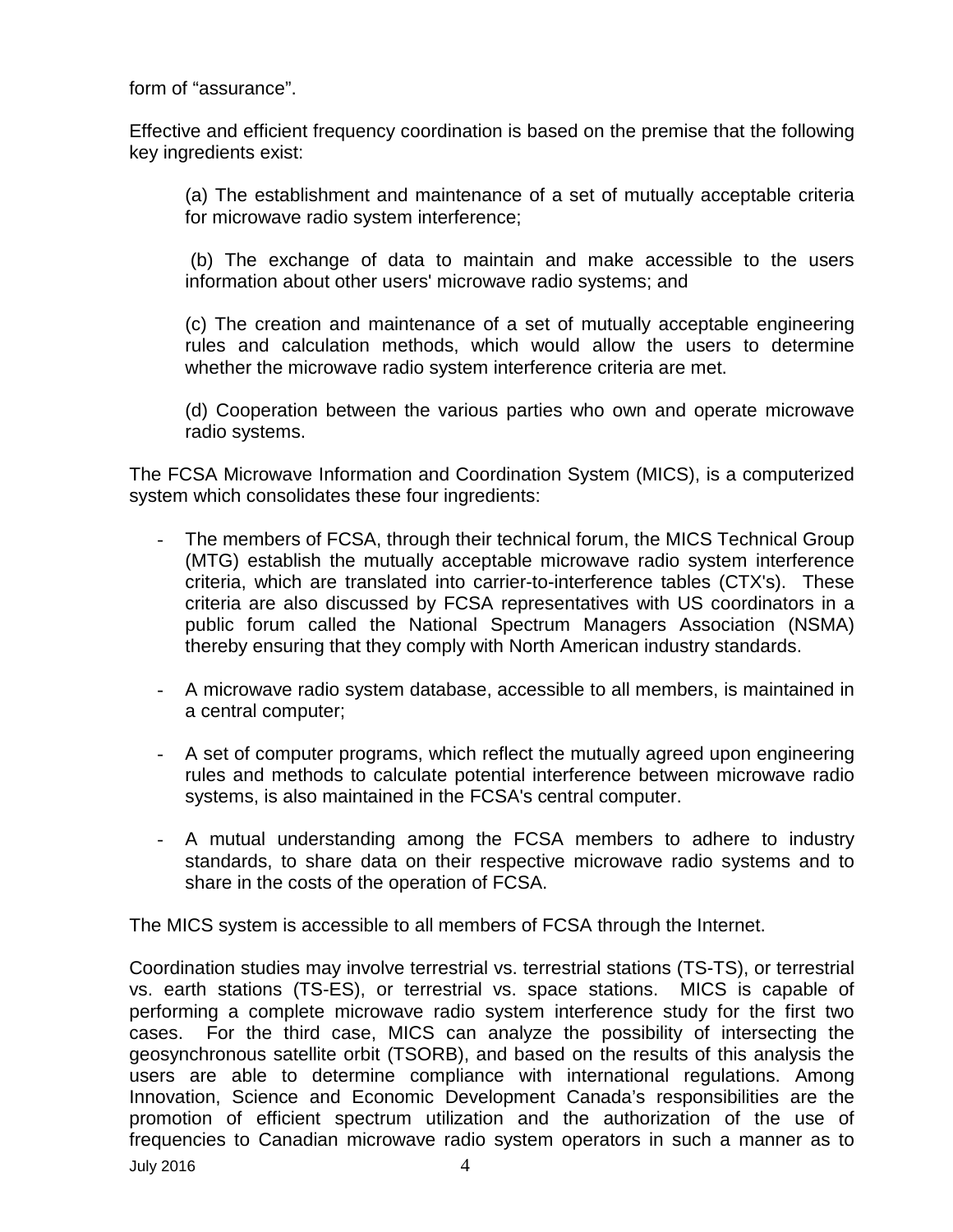provide communications services on an "interference-free" basis. Toward these ends, Innovation, Science and Economic Development Canada in cooperation with the Radio Advisory Board of Canada (RABC) have established technical standards for each of the radio services and prior coordination requirements for selected services.

The technical standards established by Innovation, Science and Economic Development Canada to promote efficient spectrum utilization include rules specifying frequency allocations, maximum channel bandwidths, maximum transmit power, frequency tolerances and minimum antenna standards. These rules, which are set out in Standard Radio System Plans (SRSP) are of interest to frequency coordinators because radio construction proposals must generally conform to these technical standards and because these standards sometimes form the basis of interference protection.

#### <span id="page-4-0"></span>**1.2 Coordination Between Canadian Companies**

Two cases, of interest to FCSA members, are possible:

- Coordination between two companies which are both members of FCSA, and
- Coordination between a company which is a member of FCSA and a company which is not a member of FCSA.

These two cases are discussed in sub-sections 2.2 and 2.3 respectively.

#### <span id="page-4-1"></span>**1.3 Transborder Coordination**

Official coordination of Canadian and USA microwave radio stations operating within the Canada/USA coordination zone is a joint responsibility of ISED and the FCC. In practical terms, however, microwave radio system operators need to know if operation of planned facilities, within the Canada/USA coordination zone, would be technically feasible before presenting a formal application to their licensing bodies (i.e. ISED in Canada and FCC in the USA). In the USA the FCC has solved this problem by establishing a procedure called "prior coordination", which in fact means that the microwave radio system operators coordinate their systems prior to filing related applications with the FCC. Since this procedure has proven very effective in the USA, FCSA has voluntarily subscribed to it, i.e. Canadian and USA microwave stations within the Canada/USA coordination zone, are "prior coordinated" by the operating companies involved.

Prior coordination gives the FCSA members an opportunity to identify potential problems and negotiate their resolution with affected parties in Canada and the U.S.A. before an official licence application has been submitted to the authorizing body (Innovation, Science and Economic Development Canada in Canada or the FCC in the U.S.A.)

July 2016  $\overline{5}$ While Innovation, Science and Economic Development Canada does not use the term "prior coordination", it has established requirements for frequency coordination as part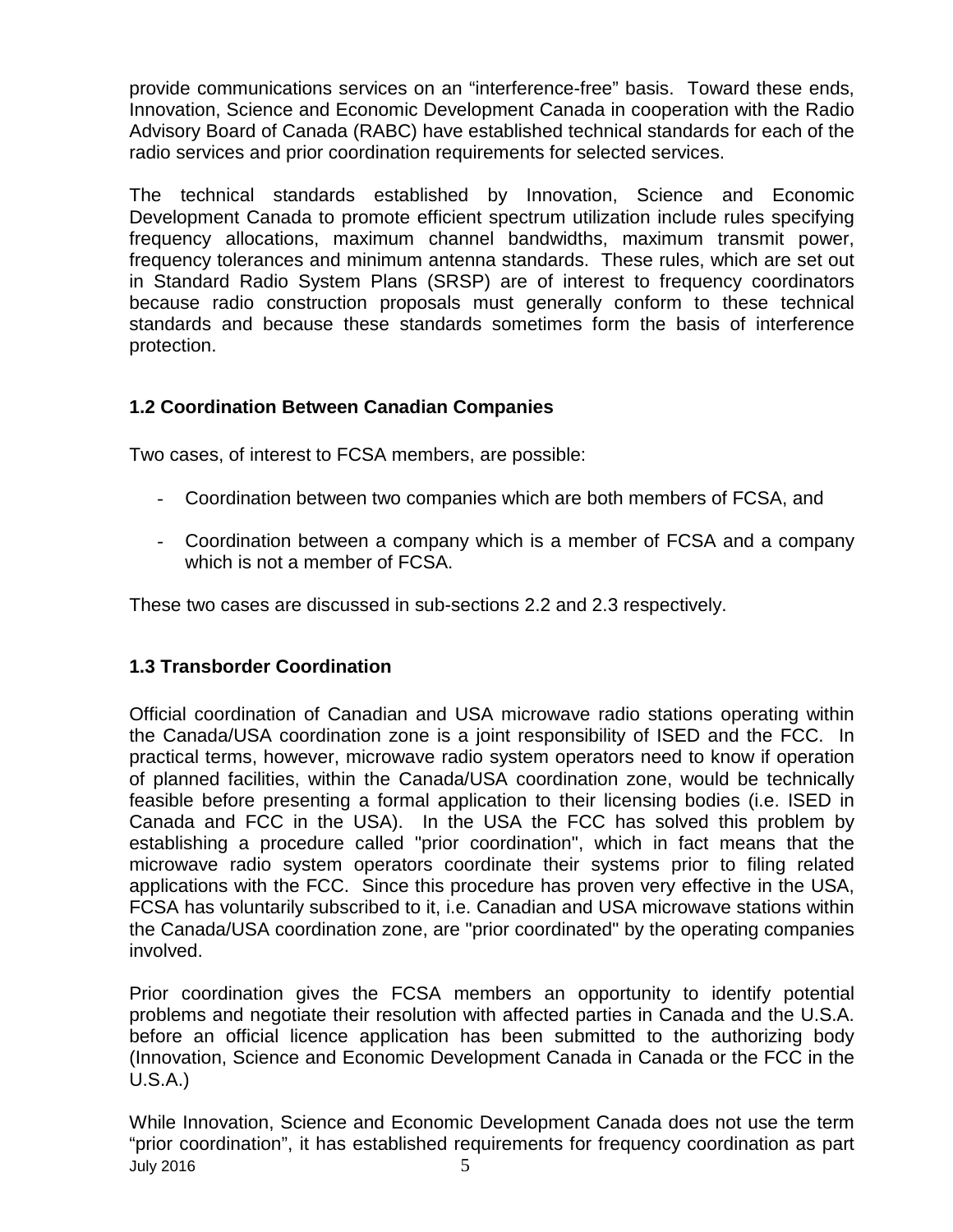of its spectrum management and telecommunications policy and procedures that address the prerequisite steps that are to be followed by an applicant when filing for a microwave radio licence. These steps are set out in RSP-113 and CPC-2-6-01.

Canadian microwave radio system operators who have carried out "prior coordination" with U.S. counterparts should mention this in their licence application to Innovation, Science and Economic Development Canada. This information should be included in the covering letter. When filing online, this information should be placed in the "Any other information supporting this application" field. An example of such an entry could be the following. "Successful prior coordination with U.S. Licensees; U.S. Licensee Name 1, U.S. Licensee Name 2, U.S. Licensee Name 3." The applicant would of course have to keep in his possession documented proof of his statement to be made available to Innovation, Science and Economic Development Canada if requested.

Transborder coordination is discussed in further detail in sub-section 2.4

#### <span id="page-5-0"></span>**1.4 Microwave Database Maintenance Responsibilities**

Innovation, Science and Economic Development Canada maintains a single national public database that contains data on all licensed microwave radio systems in Canada. Information in this database can be viewed on-line via Innovation, Science and Economic Development Canada's Spectrum Direct web site at [http://sms-sgs.ic.gc.ca](http://sms-sgs.ic.gc.ca/)  (it should be noted that Innovation, Science and Economic Development Canada does not disclose frequencies assigned to public security forces and the DND). The FCC maintains a similar public database of US licensed microwave radio systems operating in the U.S.A.. Also in the U.S.A. there are several private databases containing information of coordinating agencies who maintain private databases with information of the microwave radio systems operated by their clients. In Canada FCSA maintains the only private database of licensed microwave radio system data.

FCSA's MICS microwave database, called MDB, is subdivided into the main and subsidiary database tables. The main tables contain data pertaining to microwave radio stations operated by FCSA member companies, Canadian non-FCSA companies and USA companies (USA microwave radio stations within the coordination zone). FCSA's MDB is also divided into two segments, one "public" and the other "private". The "public" segment contains data that can be viewed by all FCSA's member companies. On the other hand, the "private" segment contains data of FCSA member organizations that can only be viewed by the respective FCSA member organizations who have input that data. The subsidiary tables contain the codes used in the microwave radio station data, along with any pertinent information (e.g. antenna and equipment types and characteristics, carrier-to-interference tables, etc.).

The integrity and timely update of the FCSA's MDB is crucial to the efficient coordination process used by its members, and its maintenance is a joint responsibility of the member companies and FCSA central staff. The member companies and FCSA's responsibilities, along with the rules and procedures concerning the MDB maintenance, are discussed in section 3.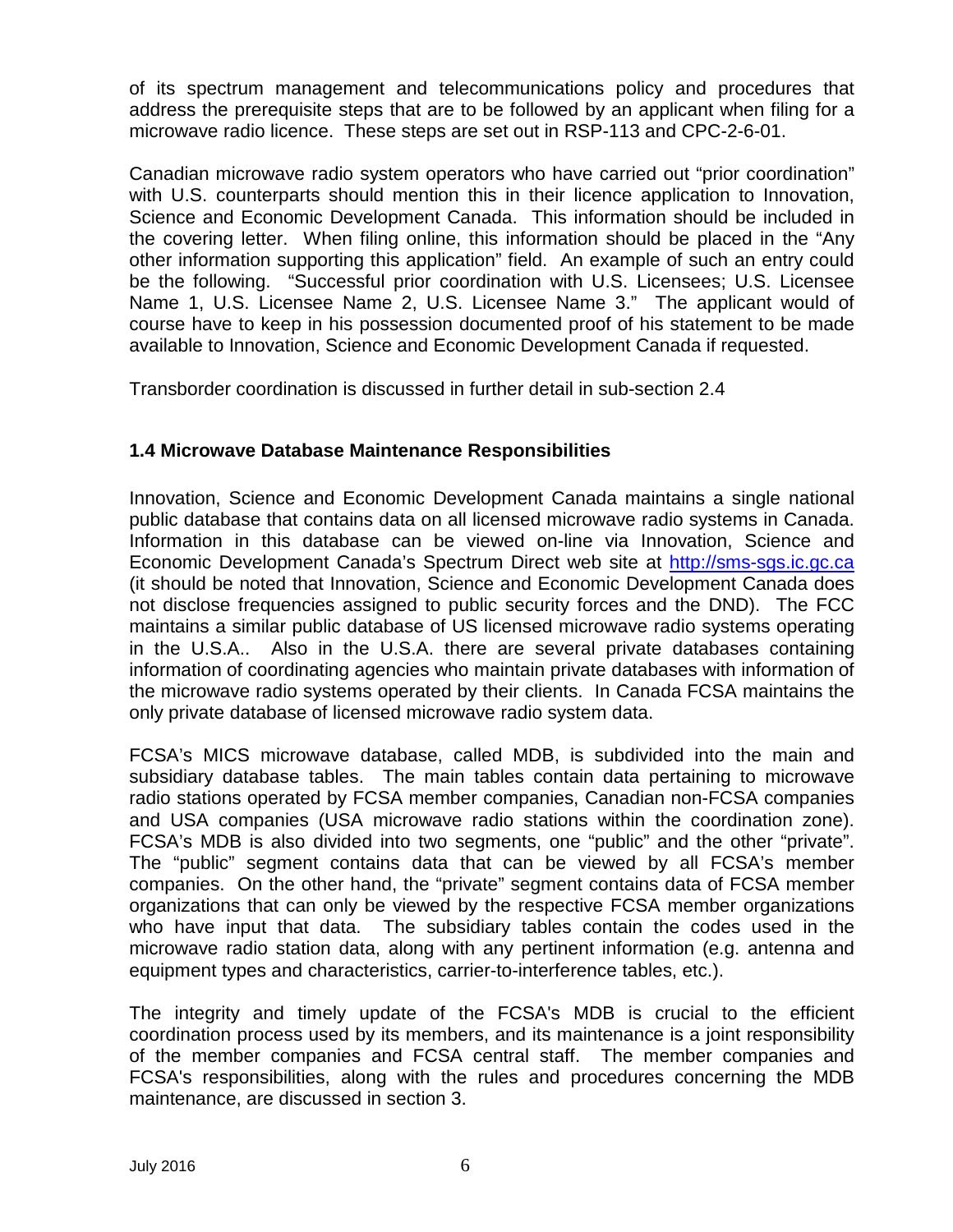#### <span id="page-6-0"></span>**2.0 FREQUENCY COORDINATION PROCEDURES**

#### <span id="page-6-1"></span>**2.1 Frequency Coordination Modes**

Besides satisfying an Innovation, Science and Economic Development Canada requirement, frequency coordination with other microwave radio users is conducted basically for two reasons: The first reason is to determine if a proposed system is technically feasible and acceptable to other users from an interference standpoint. This is commonly referred to by the industry as the "planning mode". The second reason is to provide interference protection for the proposed system until a microwave radio licence application is filed with Innovation, Science and Economic Development Canada. This aspect is known as the "protect mode". Innovation, Science and Economic Development Canada's procedures state that coordination involves two key elements: notification and response. (The process is of course more complicated than this single description implies, but Innovation, Science and Economic Development Canada highlights these two elements in the basic process to emphasize the bilateral nature of frequency coordination).

When filing with Innovation, Science and Economic Development Canada for a microwave radio licence or a change to an existing microwave radio licence, all applicants must indicate whether or not they have coordinated their proposed microwave radio frequency usage with existing microwave radio operators operating in that band and in the same geographical area, whose facilities could affect or be affected by the new proposal in terms of frequency interference or restricting another system's ultimate capacity. Prior to initiating a request for frequency coordination the applicant must first conduct appropriate studies and analyses in order to select sites, transmitters, receivers, antennae, and frequencies that will avoid harmful interference to other microwave radio operators. All applicants and licensees must cooperate fully and make reasonable efforts to resolve technical problems in order not to inhibit efficient use of the radio frequency spectrum. It should be noted that Innovation, Science and Economic Development Canada obliges all licensees, on an ongoing basis, to respond to legitimate frequency coordination requests within 30 days after having received all necessary technical information.

FCSA's MICS software module and database allows the users to perform coordination studies in two different modes: PLAN and PROTECT.

A MICS user planning to establish a new, or to modify an existing microwave radio facility, should use the PLAN mode. This will let the user know the potential interference effects produced by the new or modified microwave radio facility into the existing environment, and the effects of the existing environment into the new or modified microwave radio facility.

A MICS user trying to assess the effects that a planned new or modified microwave radio facility of another user may have on his radio system, should use the PROTECT mode. This will report to the user the potential interference caused by the planned microwave radio facility into the MICS user's microwave radio facilities, and the effects of the MICS user's facilities into the planned microwave radio facility.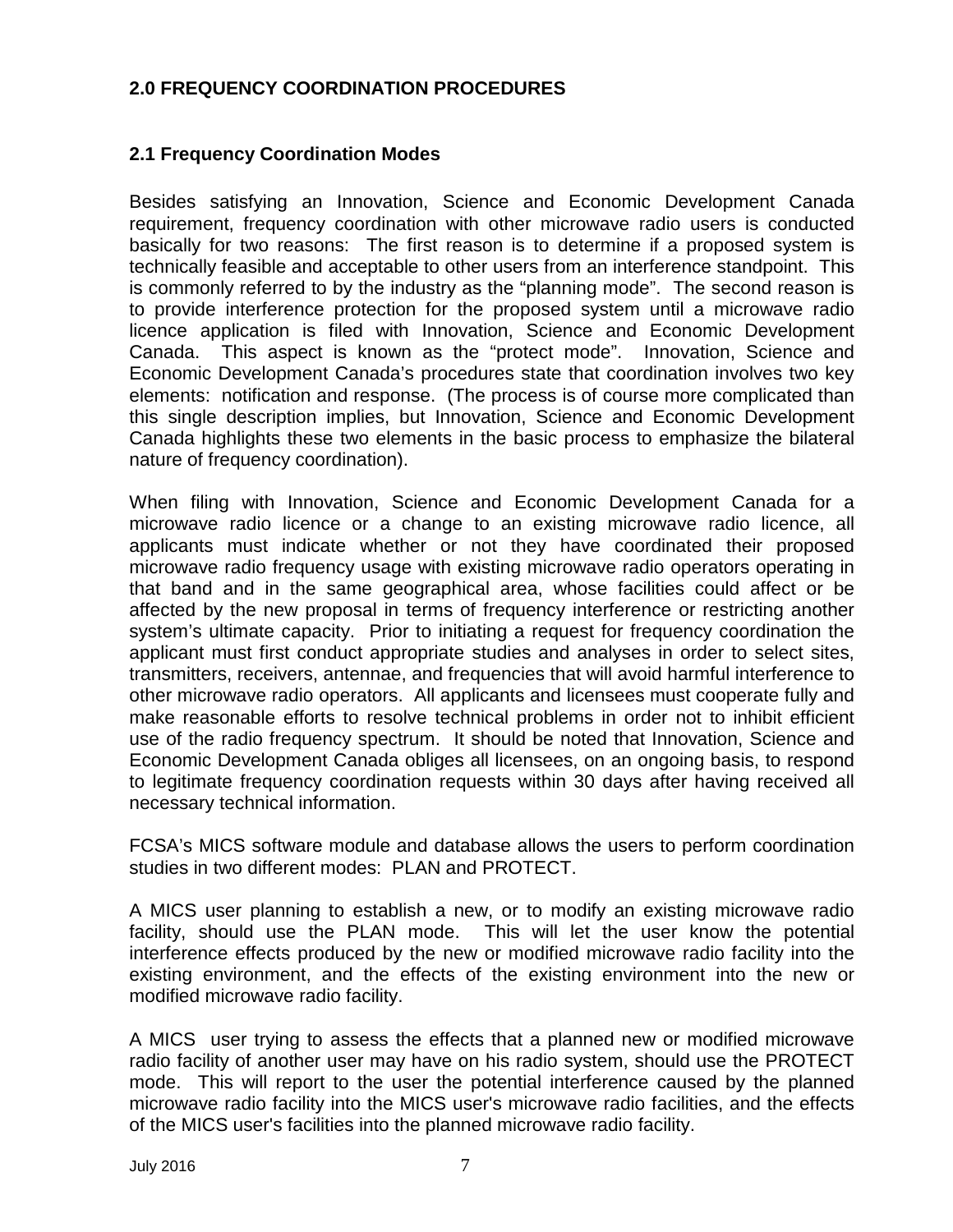#### <span id="page-7-0"></span>**2.1.1 PLAN Mode Procedure**

This procedure applies to cases where an FCSA member company (Company A) plans to establish a new, or to modify an existing microwave radio facility. In summary, this procedure involves:

- a) Development of a proposal by Company A;
- b) Preparation of a new, or modification to an existing, data file of the proposal, using the MICS standard Terrestrial Station Data File (TSDF) or Earth Station Data File (ESDF) format. The MICS TSDF/ESDF Functions should be used as necessary and convenient); [Reference 1 in section 2.5]
- c) Validation of the TSDF/ESDF using the TSDF/ESDF function "Validate" (this program checks the input TSDF/ESDF for errors and adds to it any relevant information from the MDB); [Reference 2 in section 2.5]
- d) Execution of the MICS interference calculation program (TSIP) in the PLAN mode for the user's TSDF/ESDF [Reference 3 in section 2.5]. If the TSDF/ESDF is a terrestrial file (TS), the user should test it against the terrestrial MDB and for intersection of the geostationary satellite orbit and, depending on the frequency band employed, against the earth stations (ES) MDB. Also, the user should test the TSDF against itself (INTRA study) and other current TSDF/ESDF's that may exist in Company A's private MDB tables that have not already been posted to the MDB main data tables. If the TSDF/ESDF is an ES file, the user should test it against the terrestrial MDB and against other TS files that may exist in the user's private MDB tables.

To execute TSIP in the PLAN mode, the user will select "All", or "All EXCEPT SELF" if he/she has already analyzed the file against his/her own database, under the "Select Environment Sites" prompt (TSIP Parameters file screen).

#### **2.1.2 PROTECT Mode Procedure**

This procedure applies to cases where an FCSA member company (Company B) wishes to assess the potential interference effects of a proposed or modified microwave radio installation, belonging to another company (Company A), into Company B's microwave radio facilities, and the effects of Company B's microwave radio facilities into Company A's microwave radio proposed facilities.

Company B may need to protect the following (against Company A's proposal):

- Its own microwave radio stations listed in the terrestrial MDB;
- Its own microwave radio stations listed in the earth station MDB;

July 2016  $\sim$  8 Its proposed microwave radio stations that are in its own private tables.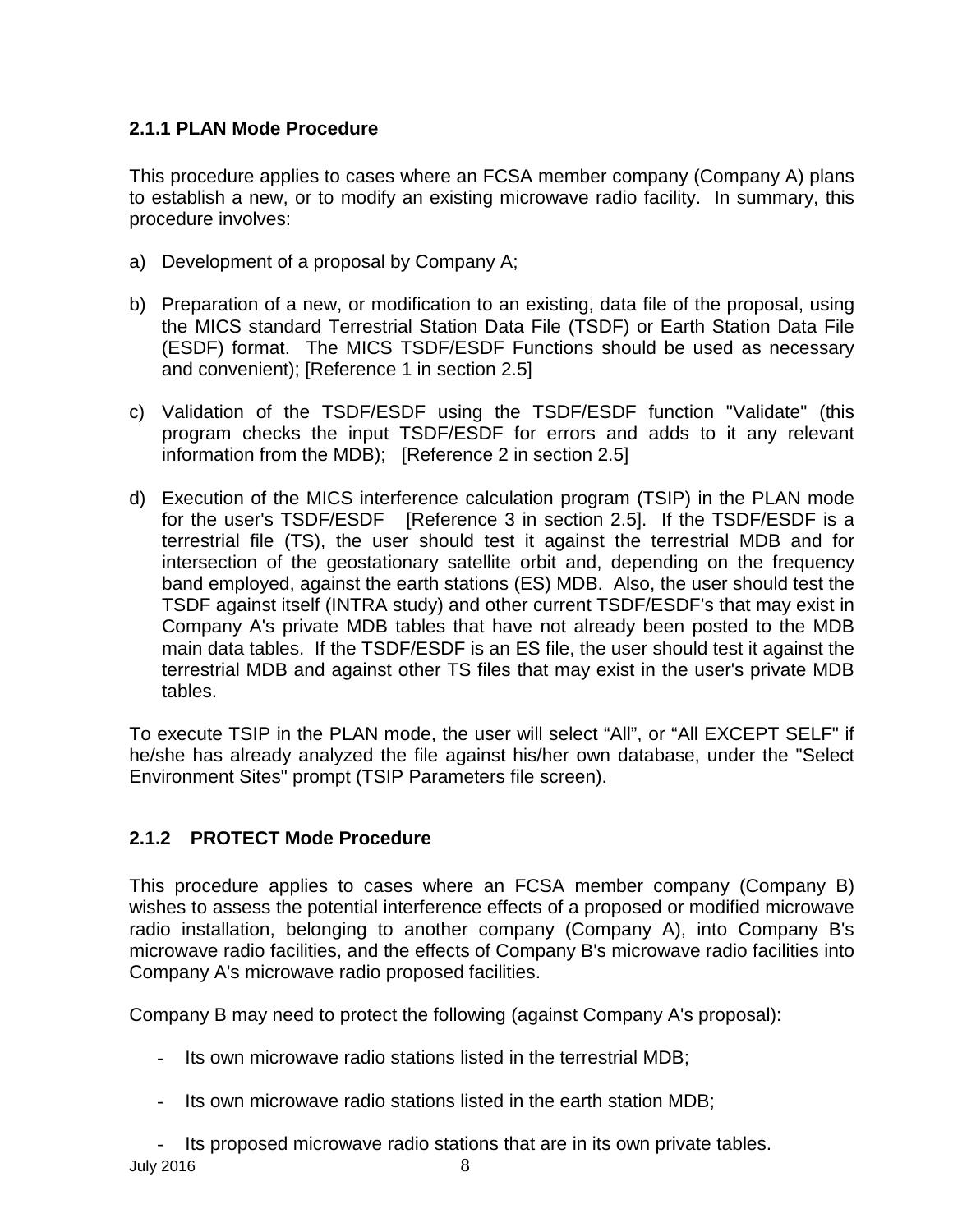In general, Company B's PROTECT mode analysis should be as follows:

- a) Review of Company A's (if Company A is also an FCSA member) interference analysis results (optional);
- b) Creation of a TSDF/ESDF of Company A's proposal (if Company A is an FCSA member this TSDF/ESDF should be available from Company A's coordination notification);
- c) Validation of the TSDF/ESDF, by processing Company A's TSDF/ESDF through FCSA's MICS VALIDATE program;
- d) Execution of an interference analysis in the PROTECT mode, to test Company A`s TSDF/ESDF against the Company B's microwave radio stations listed in the MDB (terrestrial and/or earth station) and any files in Company B's private MDB tables.

In the PROTECT mode, Company B can also select up to fifty operator codes, which would be considered as its "own" stations during the analysis. The TSIP program will select from the database environment indicated by the user (terrestrial MDB for example), all these stations which are considered user's own, and will analyze them against all those stations in the TSDF/ESDF.

#### <span id="page-8-0"></span>**2.2 Coordination Between FCSA Member Companies**

An FCSA company (Company A) planning to install new microwave radio facilities, or to modify existing microwave radio facilities, should carry out the PLAN mode procedure outlined in paragraph 2.1.1. After the microwave radio interference analysis (step d) has been completed, Company A should check the microwave radio interference analysis report provided by MICS for any unacceptable microwave radio interference cases. If there are any, the proposed design should be modified and the procedure repeated; otherwise, Company A could start the coordination procedure.

To execute TSIP in the PROTECT mode, Company B will select "OPERATOR CODE" mode under the "Select Environment Sites" prompt, and enter its own operator code in the "OPERATOR CODE" window.

The microwave radio system coordination procedure between FCSA member companies involves basically the following steps:

- a) Company A makes the necessary initial submission to Innovation, Science and Economic Development Canada, in accordance with RSP 113, CPC 2-6-01, as appropriate;
- b) Company A executes the PCN Coordination function in MICS for the TSDF/ESDF of Company A's proposed system. Current accepted coordination distances are 200 Km for terrestrial and 300 Km for earth stations. NOTE: Company A can choose to update the database before sending the PCN notice.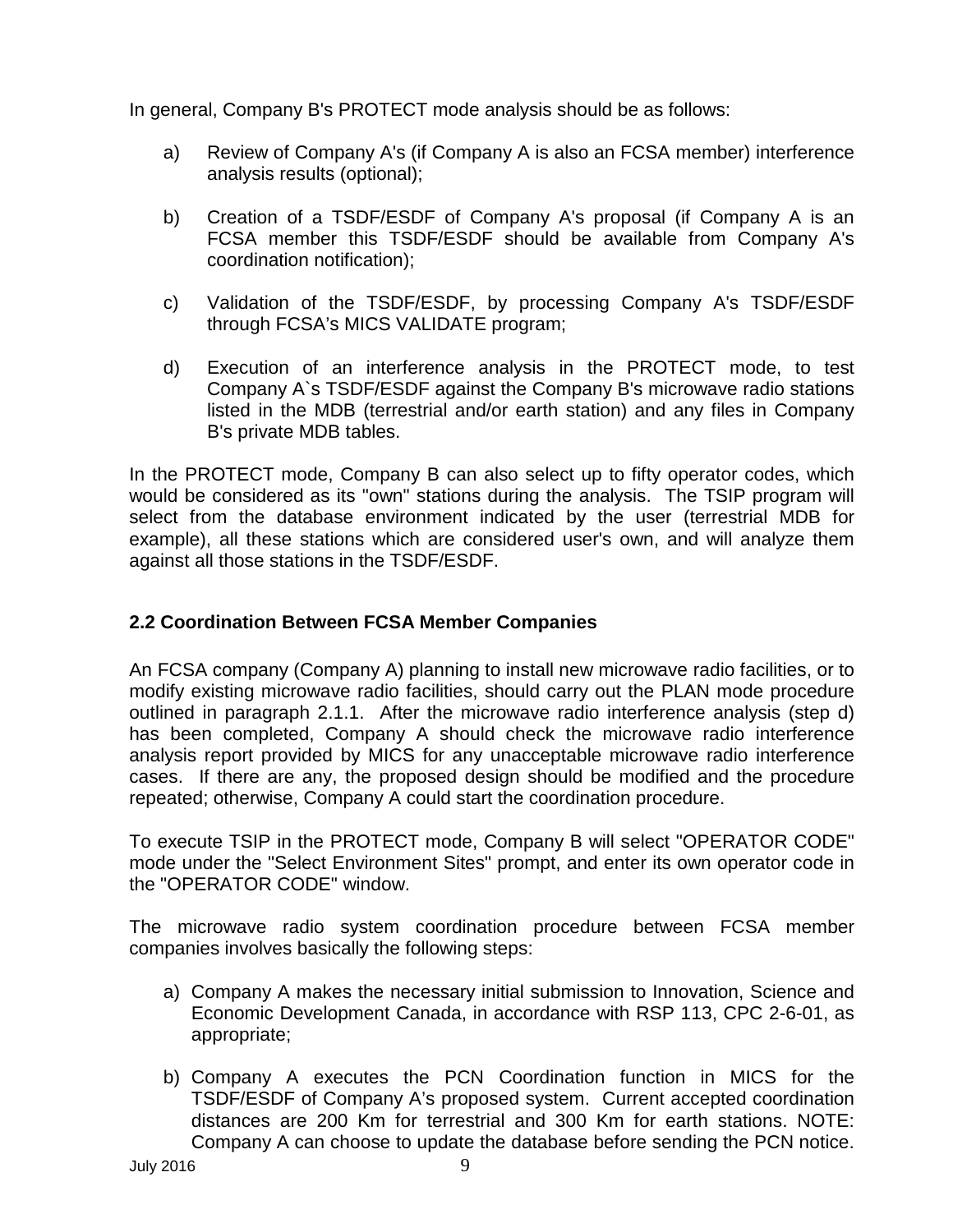See g) first paragraph below.;

- c) Company A selects all FCSA operators from MICS. Select "Generate PCN" and the system will send an electronic message automatically to all selected operators. (*See* Reference 4 in section 2.5);
- d) Other FCSA member companies, in receipt of a microwave radio system PCN coordination request from Company A which includes Company A's file, should satisfy themselves that Company A's proposal would not produce harmful interference into their existing or planned microwave radio stations (to this effect they should execute IMPORT, VALIDATE and then TSIP in the PROTECT mode, as per paragraph 2.1.2).
- e) The companies in receipt of Company A's microwave radio system PCN coordination request, should reply directly to Company A within 30 days from the date of the PCN. If there is a difference of view between Company A and another FCSA member company, the parties should engage in direct bilateral discussion to resolve the difference. If differences cannot be resolved refer to RSP 101, RSP 113 and CPC 2-6-01 as appropriate.
- f) After the coordination period has expired, and if no objections to Company A's proposal have been presented, Company A should execute webmics function Database Update, which will transfer the TSDF/ESDF to FCSA and send an email to the FCSA Database Administrator (fmda), requesting FCSA to update the MDB. The appropriate status codes for the facilities should be used (generally code 3 is used at this stage)

Note: FCSA status codes for the microwave radio facilities are:

- 0 Unknown/Default
- 1 Future system/No licence or coordination issued
- 2 Programmed system/No licence issued/Coordination may be issued
- 3 Licence application issued/Coordination issued or received
- 4 Licence application approved/System under construction
- 5 Operational system
- 6 System to be removed from service
- 7 Temporary system
- 8 Experimental system
- 9 Illegal input
- g) If Company A sends the file subjected to coordination to FCSA for updating the MDB before sending the PCN, then Company A must edit the original TSDF/ESDF file, changing the MDB Operation Command to "N" on every record and use this file for PCN Coordination, in order that the other Member Companies can validate the file.

If Company A sent the TSDF/ESDF file before requesting the MDB update from FCSA and the MDB update request has been made before the 30 day coordination period, then Company A must send the edited file to all Member Companies that received the original TSDF/ESDF.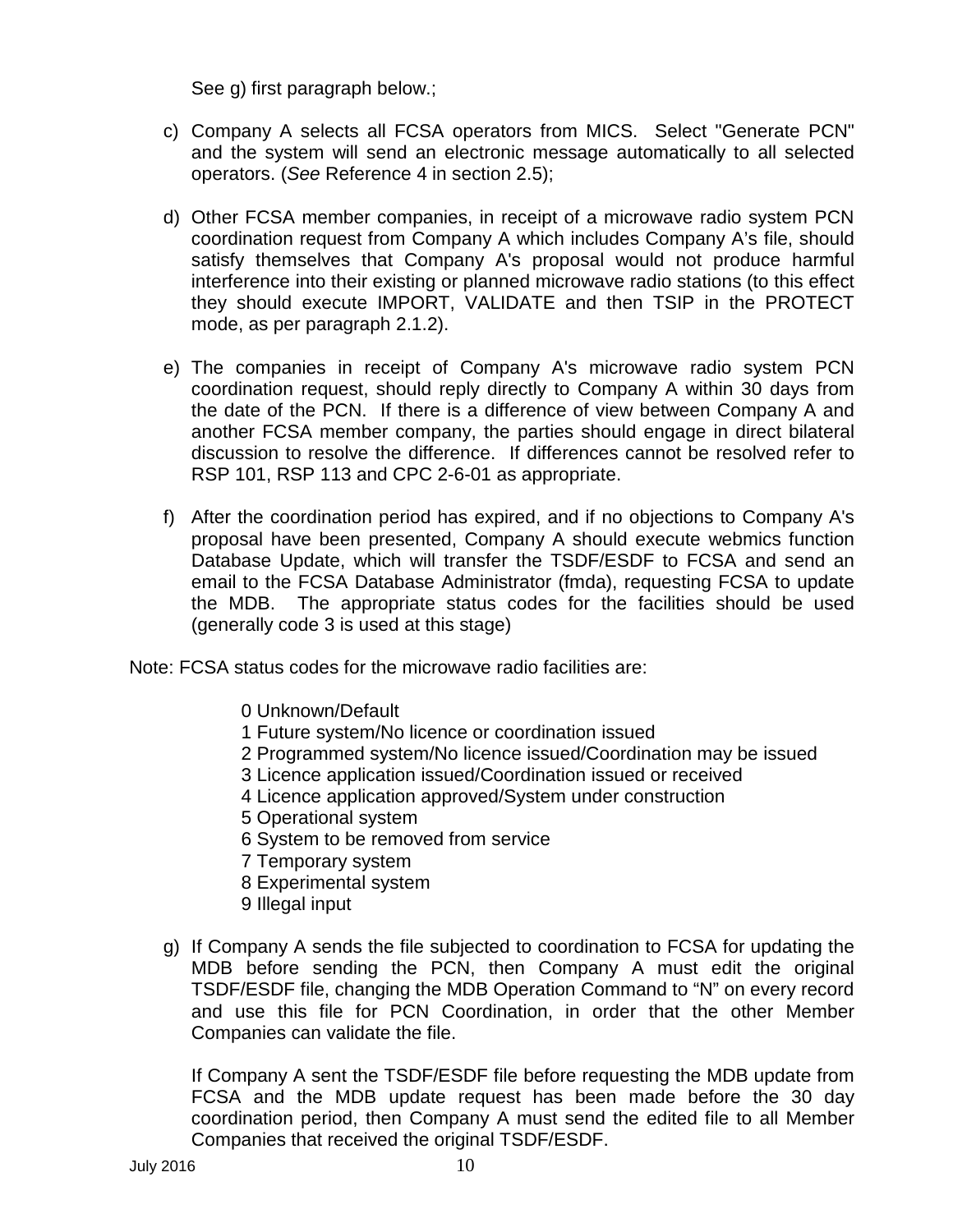If a Member Company presented an objection to Company's A proposal within the 30 day coordination period, it would be the responsibility of Company A to resolve the problem directly with the other Member Company and after they have reached an agreement, to make all necessary changes to the MICS MDB concerning this proposal.

#### <span id="page-10-0"></span>**2.3 Coordination Between FCSA and Non-FCSA (Canadian) Companies**

#### <span id="page-10-1"></span>**2.3.1 Coordination Request Generated by FCSA Member Company**

An FCSA member company (Company A) that is planning to install a new microwave radio facility, or to modify an existing microwave radio facility, should carry out the procedure of subsection 2.2 above.

If after completing step c of the procedure, Company A finds out that non-FCSA companies operate within the coordination area affected by their proposal, and in the same or adjacent bands, then Company A would:

- Send coordination requests to the affected non-FCSA companies before filing a licence application with ISED.

The documentation to be included with the coordination letter should basically consist of the following:

- Identity of the company making the coordination request;
- Brief description of the proposed radio system for which the request is being made (just enough to identify it and convey an idea of what is involved);
- An alphabetic listing of the TSDF/ESDF containing data on the pertinent technical parameters of this proposal [Reference 5 in section 2.5]. (*See [Appendix "A"](#page-18-0)* and *[Appendix "B"](#page-20-1)*). The notification must also include a copy of the reports containing the results of and methods used in conducting the interference analysis of the proposed new microwave radio system.

If necessary, include an annex explaining the meaning of any internal FCSA codes appearing in the report;

- If growth beyond the current proposal is foreseen, the frequency and polarization plans should be described in the enclosed documentation, along with the maximum/minimum powers, traffic and equipment types to be assumed;
- Date by which a reply is requested;
- Name and telephone number of the frequency coordinator (contact to whom questions can be addressed);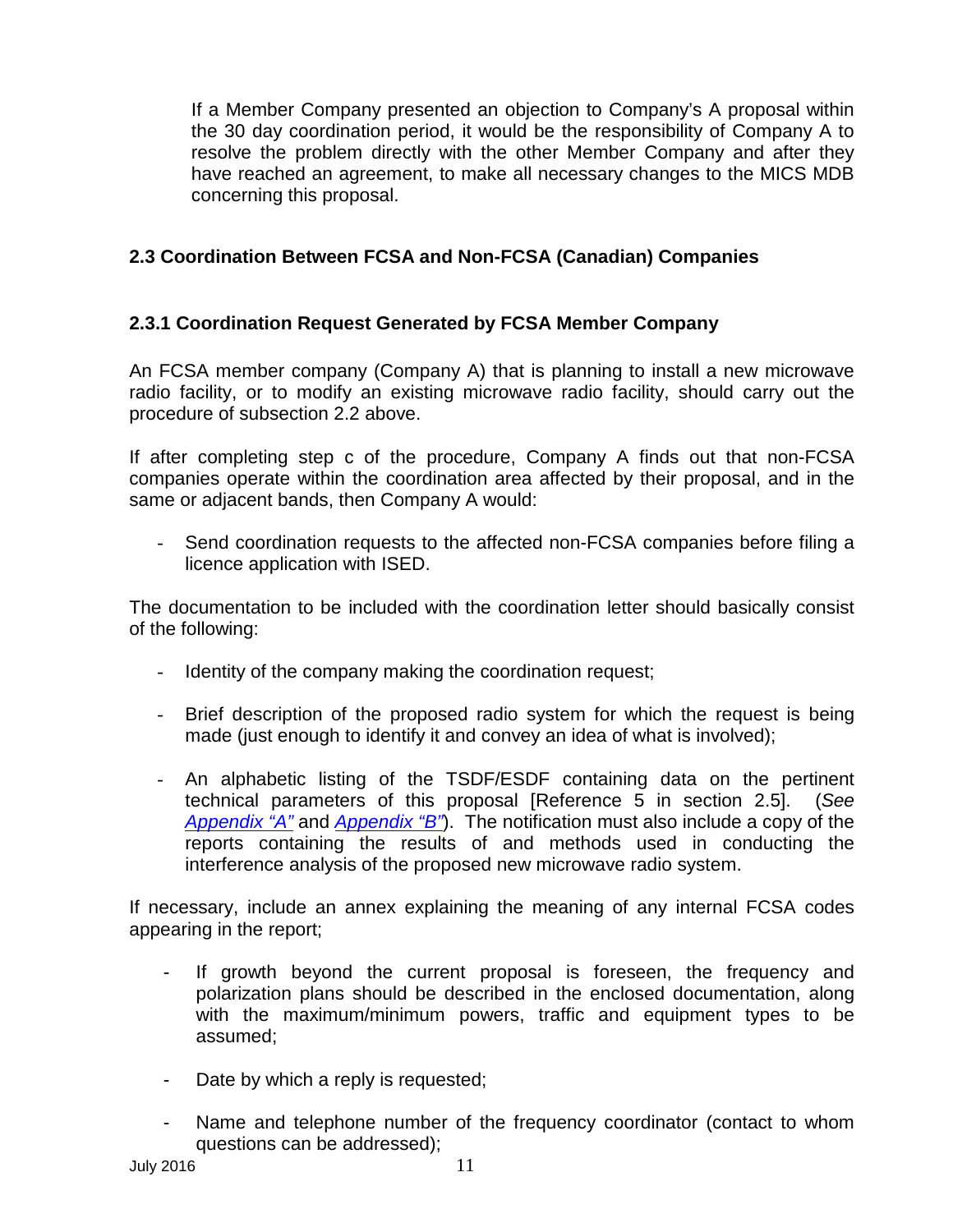- After the coordination period has expired, and if no objections to Company A's proposal have been presented, Company A should execute the webmics Database Update function which will transfer the TSDF/ESDF to FCSA and send an email to the FCSA Database Administrator (fmda), requesting FCSA to update the MDB. The appropriate status codes for the facilities should be used (generally 3 at this stage. *See* subsection 2.2, paragraph g, for table of status codes)

#### <span id="page-11-0"></span>**2.3.2 Coordination Request Generated by a Non-FCSA Company**

A non-FCSA company that is planning to install a new microwave radio facility, or to modify an existing microwave radio facility, must first conduct appropriate studies and analyses in order to select sites, transmitters, receivers, antennae, and frequencies that will avoid harmful interference to other microwave operators. Once preliminary design of a new microwave radio system and the interference analysis have been completed by the initiating party, the latter then must notify all parties that could be affected by his proposed new or modified microwave radio system. This notification must include as a minimum the following data:

- Transmitter stations name & address & coordinates
- Frequencies and polarization to be used.
- Transmitting equipment manufacturer, type, model, output power, stability, modulation technique and emission designator.
- Transmitting antenna manufacturer, type, model, maximum gain and typical pattern.
- Receiving station name, address and coordinates.
- Receiving antenna manufacturer, type, model, maximum gain and typical pattern.
- Path azimuth and distance.

A complete list of the required data is outlined in *[Appendix "A"](#page-18-0)* and *[Appendix "B"](#page-20-1)* which is similar to the information listed in Innovation, Science and Economic Development Canada's official documents RSP113 and CPC-2-6-01. The notification must also include a copy of the reports containing the results of and methods used in conducting the interference analysis of the proposed new microwave radio system.

If the initiating party (Company A) does not have the necessary technical resources to perform a proper interference analysis study complete with meaningful industry standard results, then an FCSA member company (Company B) should refuse Company A's coordination request until Company A produces such results. In such a situation, an FCSA member company should inform Company A that such a frequency interference analysis service is available for a fee from FCSA's head office at 613-241 3080 or E-mail: [fcsa.services@sympatico.ca](mailto:fcsa.services@sympatico.ca)

An FCSA member company (Company B) in receipt of a coordination request from a non-FCSA Canadian company (Company A) should:

**July 2016** 12 a) Send a message to the other members of FCSA, giving the source of the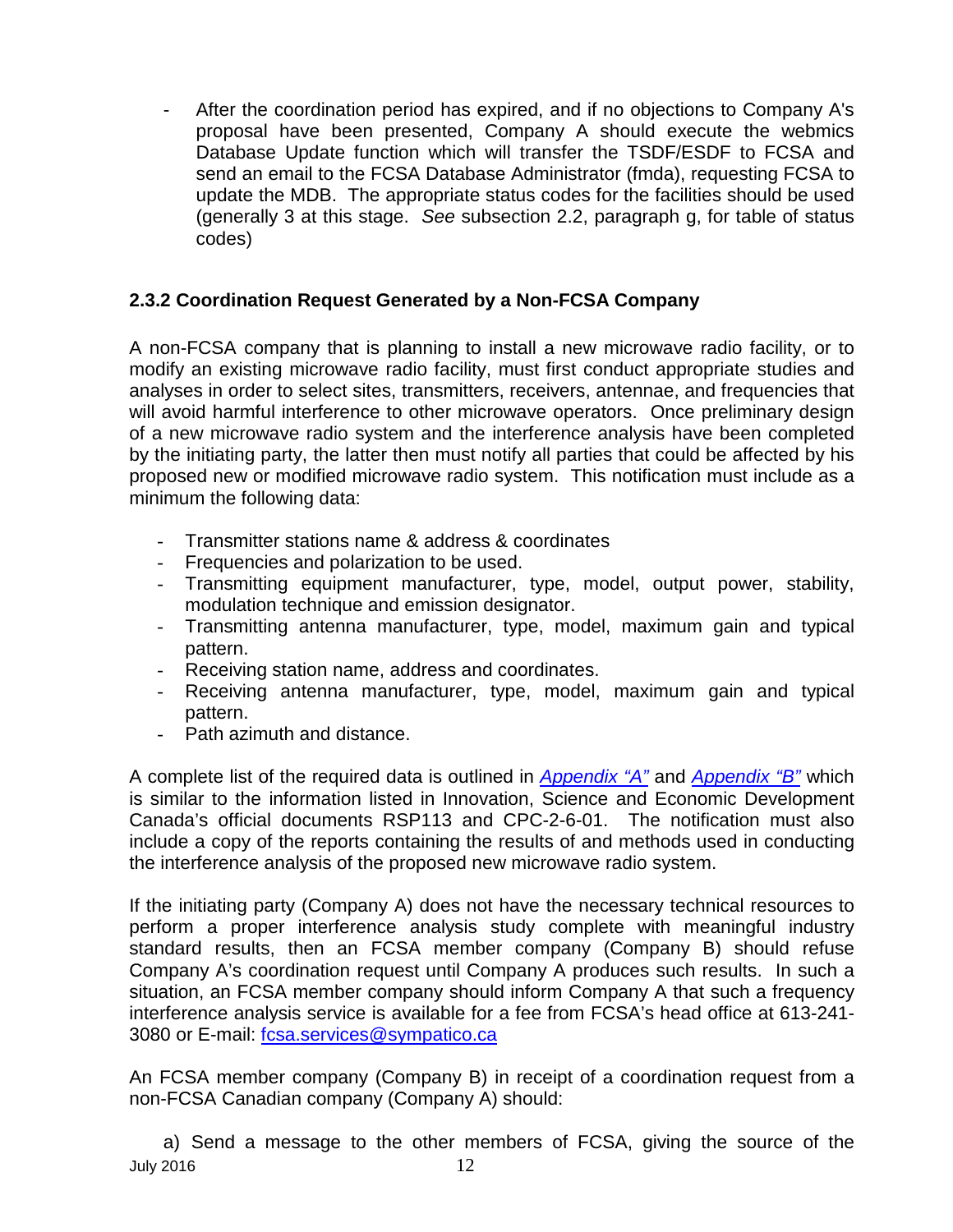coordination request and a brief description of Company A's proposal, sufficient to identify it. The reason for this is to see if any other FCSA member company has also received this request so as to avoid duplication of effort.

- b) If Company B is the first FCSA member company to be in receipt of this particular request, Company B will then create a TSDF/ESDF describing Company A's proposal. Company B should obtain from Company A any required information to prepare the TSDF/ESDF, as well as obtain permission from Company A to put their data into MICS. Also, Company B should obtain from the FCSA database administrator any new subsidiary codes required;
- c) Company B should execute the webmics PCN Coordination function to send the file to affected FCSA members.
- d) Company B should execute the interference calculation program in the Protect Mode :
	- Against Company B's stations listed in the MDB, and
	- Against any current TSDF/ESDF's listed in Company B's private MDB tables.
- e) Company B should reply to Company A, indicating concurrence if interference is not expected, or non-concurrence otherwise;
- f) Other FCSA companies affected by the proposal should, proceed as in d) and e) above;
- g) After 30 days Company B should consult with all affected FCSA members that were sent the PCN to ensure that they have no objections to this proposal. In case of concurrence Company B should run the Database Update function in webmics which will transfer the file to FCSA for update of the MDB.
- h) Other affected FCSA companies that do not concur with the proposal should notify Company A of their non-concurrence within the 30 day coordination period, and discuss the problem directly with Company A or via ISED;
- i) The FCSA DBA will post the file to the MDB no later than 48 hours after Company B has transferred the file for update. Company B's operator code will be added to the pointer fields.
- j) Company B is responsible for the maintenance of Company A's data in FCSA's database until such time as Company A's systems is licensed by Innovation, Science and Economic Development Canada.

If a microwave radio licence has not been filed by the initiating coordinator within six (6) months after the date the coordination was completed, other parties may assume, unless notified otherwise, that the proposed frequency used is no longer desired by the initiating coordinator. Once a microwave radio licence application is filed by the initiating coordinator, it is given interference protection permanently as long as the system remains licenced and in operation.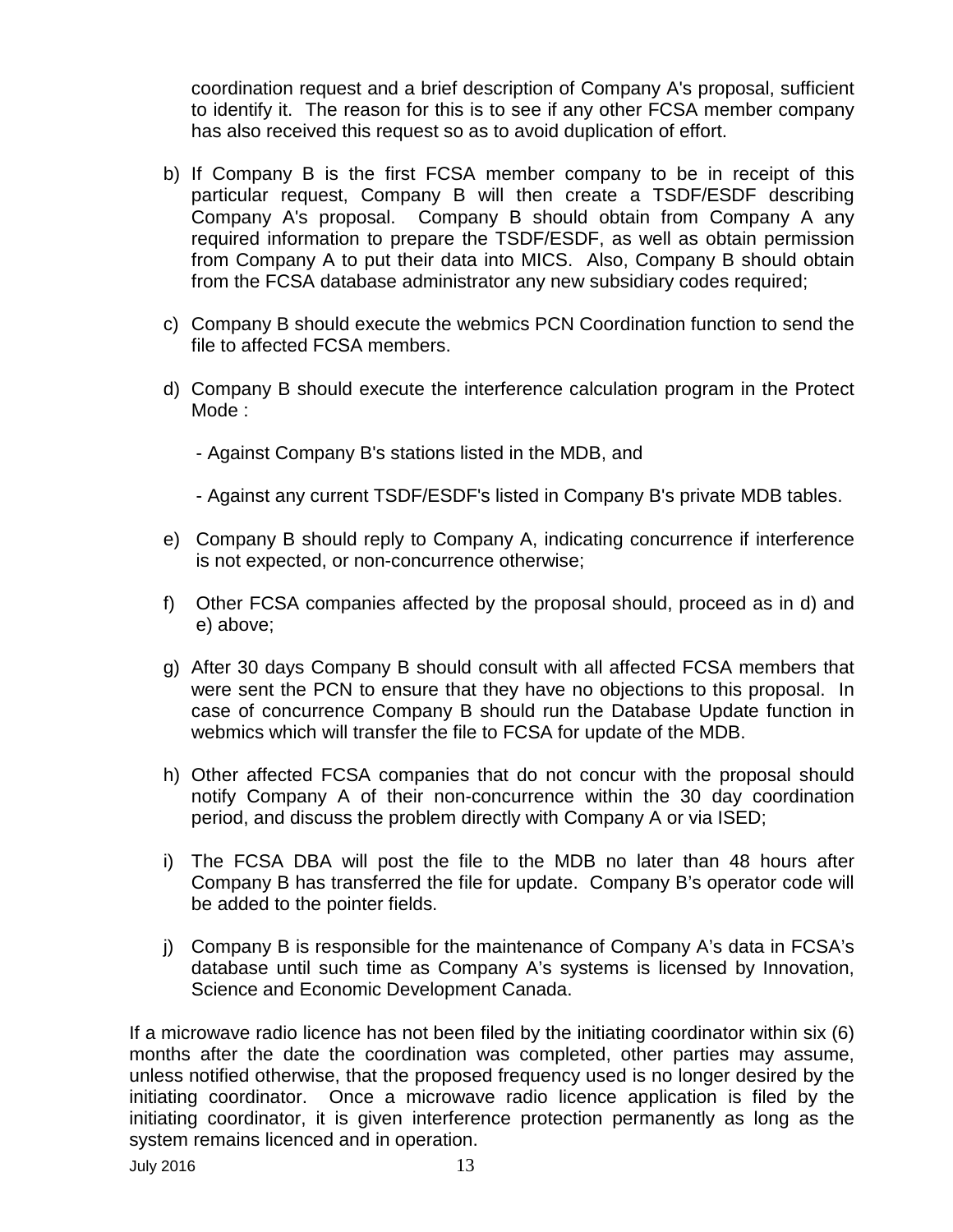If a microwave radio licence application has not been filed within six (6) months of coordination, the initiating coordinator may send a notice to all other affected parties indicating his continuing interest in the proposed system. This notification "renews" the coordination and extends the interference protection for an additional six (6) months.

#### <span id="page-13-0"></span>**2.4 Transborder Coordination**

#### **2.4.1 General**

New or modified microwave radio stations located within the Canada/USA coordination zone, and operating in frequency bands which overlap or are adjacent to frequency bands used in the USA, should be coordinated with the USA operators which may be affected by the new installations or changes.

To make the transborder coordination procedures practical, FCSA has voluntarily joined the National Spectrum Managers Association (NSMA).

NSMA is a voluntary U.S. association of microwave radio and satellite frequency coordinators. Through its working groups NSMA develops technical and procedural recommendations which serve as industry guidelines for North American microwave radio coordination. NSMA recommendations represent non-mandatory guidelines, rather than requirements per se. The FCC, however, has demonstrated in the past that generally accepted industry practice is an important factor in resolving coordination disputes.

Within the NSMA forum, FCSA has participated in the discussion and formulation of recommendations concerning:

- − Prior coordination proceedings.
- − Electronic exchange of Prior Coordination Notices (PCN).

#### <span id="page-13-1"></span>**2.4.2 Prior Coordination Procedures**

- If an FCSA Member Organization receives a coordination request from a US organization, this Member Organization would proceed as in Paragraph 2.3.2 above and send the PCN to all other affected Member Organizations
- Every FCSA' Member Organization will be responsible for assessing the effects of the PCN onto the user's own company system. The users will also be responsible to reply to the USA company or agency within the time limits indicated in the PCN;
- The FCSA DBA will post the (PCN) TSDF/ESDF to the MDB. In case of ambiguity, erroneous or missing data in the USA PCN, all affected users will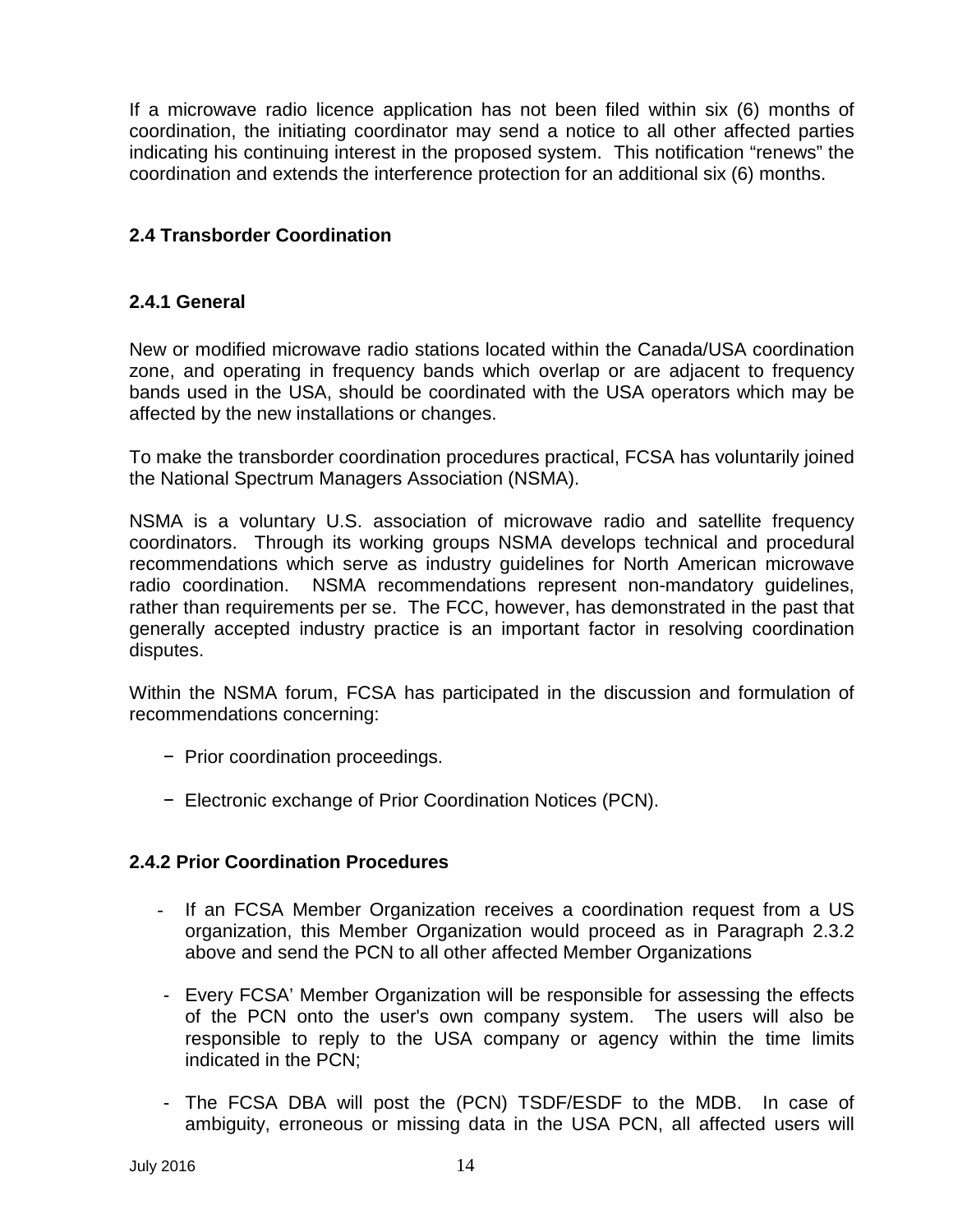decide on appropriate changes and will advise the DBA.

If after the coordination period of 30 days there are no objections to the US Organization proposal, the FCSA Member Organization that originated the PCN would run the webmics Database Update function, to request FCSA to update the MICS database concerning this proposal. FCSA will add the FCSA member's operator code to the pointer fields.

#### <span id="page-14-0"></span>**2.5 References**

- Ref. 1: PCN Functions programs. *See* MICS User Guide.
- Ref. 2: VALIDATE program. *See* MICS User Guide.
- Ref. 3: TSIP program; Plan and Protect analysis. *See* TSIP Reference Manual, sections 2 and 3.
- Ref. 4: PCN Coordination function.
- Ref. 5: Alphabetical List of Stations. *See* MICS User Guide.

#### <span id="page-14-1"></span>**3.0 MISEDROWAVE DATABASE MAINTENANCE RESPONSIBILITIES**

#### <span id="page-14-2"></span>**3.1 General**

Maintenance of FCSA's MICS database is a joint responsibility of the MICS users and FCSA central staff.

The MICS users are responsible for creating the data files, transferring them to FCSA on time, and for the integrity and accuracy of the information contained in the data files.

FCSA central staff is responsible for the following: implementing the database updates in a timely fashion (i.e. executing program UPDATE), reporting any format or syntax problems to the originator of the file, and keeping the users informed of any database update transactions.

#### <span id="page-14-3"></span>**3.2 Main Database Tables**

#### <span id="page-14-4"></span>**3.2.1 FCSA Member Companies' Data**

Every MICS user is responsible for reporting to FCSA central staff any database additions, deletions or modifications to the microwave radio station data of his or her company. To this effect the user will: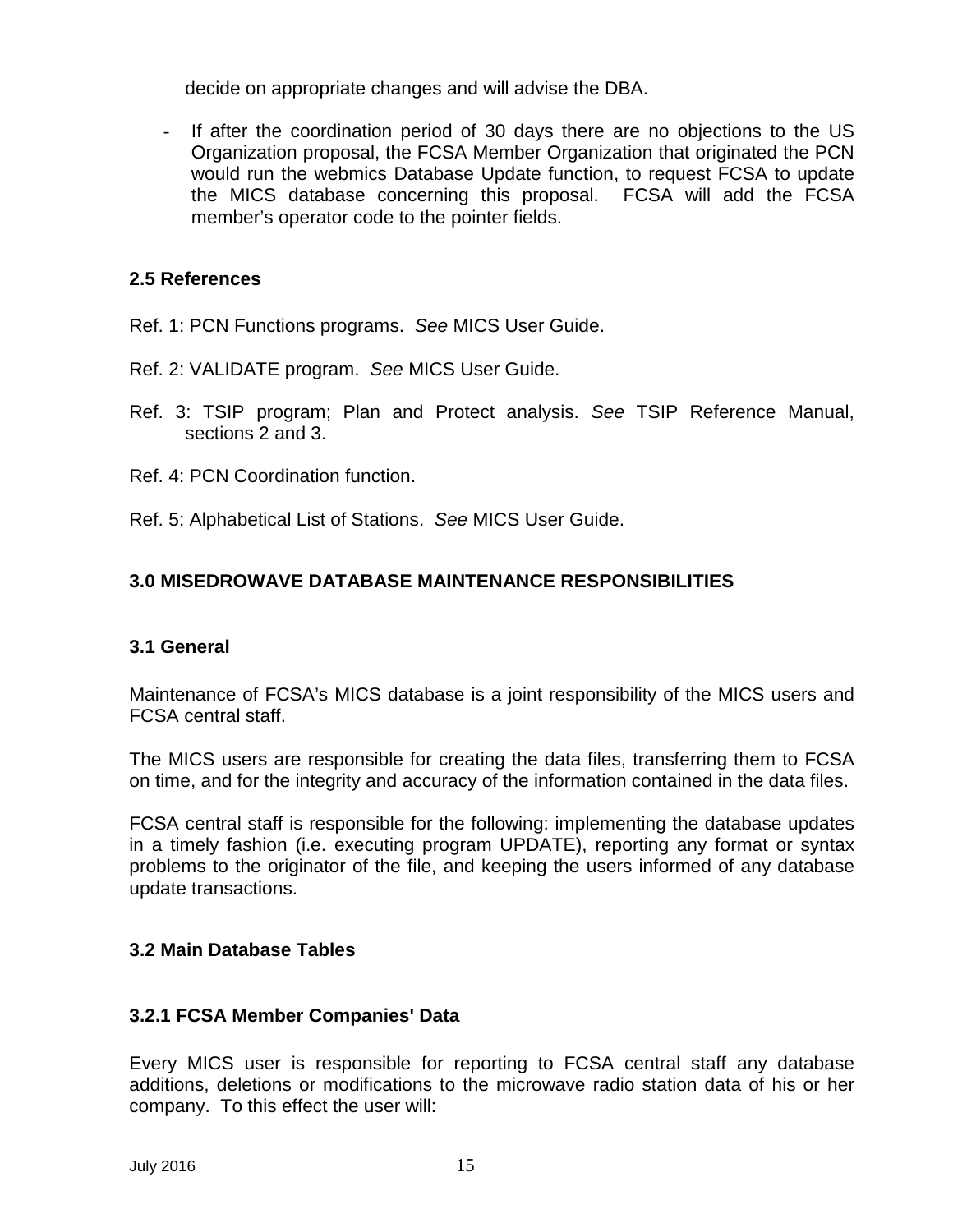- Create the adequate TSDF/ESDF [Reference 1 in section 3.5];
- Follow any applicable coordination procedures as per section 2.0;
- After all coordination procedures are completed, execute the webmics Database Update function to transfer the file to FCSA to update the MICS database;
- FCSA central staff will update the MICS database and report the transaction to the user.

The integrity and accuracy of the data contained in the TSDF/ESDF, as well as the timeliness of the request for updating the database, are the responsibility of the MICS users.

FCSA central staff is responsible for updating the database within 48 hours of the user's request, or reporting to the originator of the file of any syntax or format problems with the TSDF/ESDF (e.g. missing fields; fields which do not conform to the field format) within 72 hours of the user's request. The webmics Reports function contains a list of month-to-date database updates.

#### <span id="page-15-0"></span>**3.2.2 Non-FCSA Canadian Companies' Data**

#### **Terrestrial Station Data**

Maintenance of the non-FCSA Canadian terrestrial site data is a responsibility of FCSA staff and the MICS users.

The non-FCSA Canadian data is updated by processing the coordination requests received by the FCSA member companies and periodic updates by FCSA staff using Innovation, Science and Economic Development Canada's TAFL files.

- a) If an FCSA member company (Company A) receives a request for coordination from a non-FCSA Canadian company, the coordinator of this company will proceed as follows:
	- Create a TSDF/ESDF of the proposal received and follow any applicable coordination procedures as per section 2.0;
	- Transfer the TSDF/ESDF to the company's coordination directory and advise all other FCSA companies which may be affected by the proposal (within its own and adjacent provinces or territories). These companies should follow any applicable coordination procedures as per section 2.0;
	- After all coordination procedures are completed, Company A will transfer the TSDF/ESDF to its coordination directory and request FCSA central staff to update the MICS database;
	- FCSA central staff will proceed as in paragraph 3.2.1 above.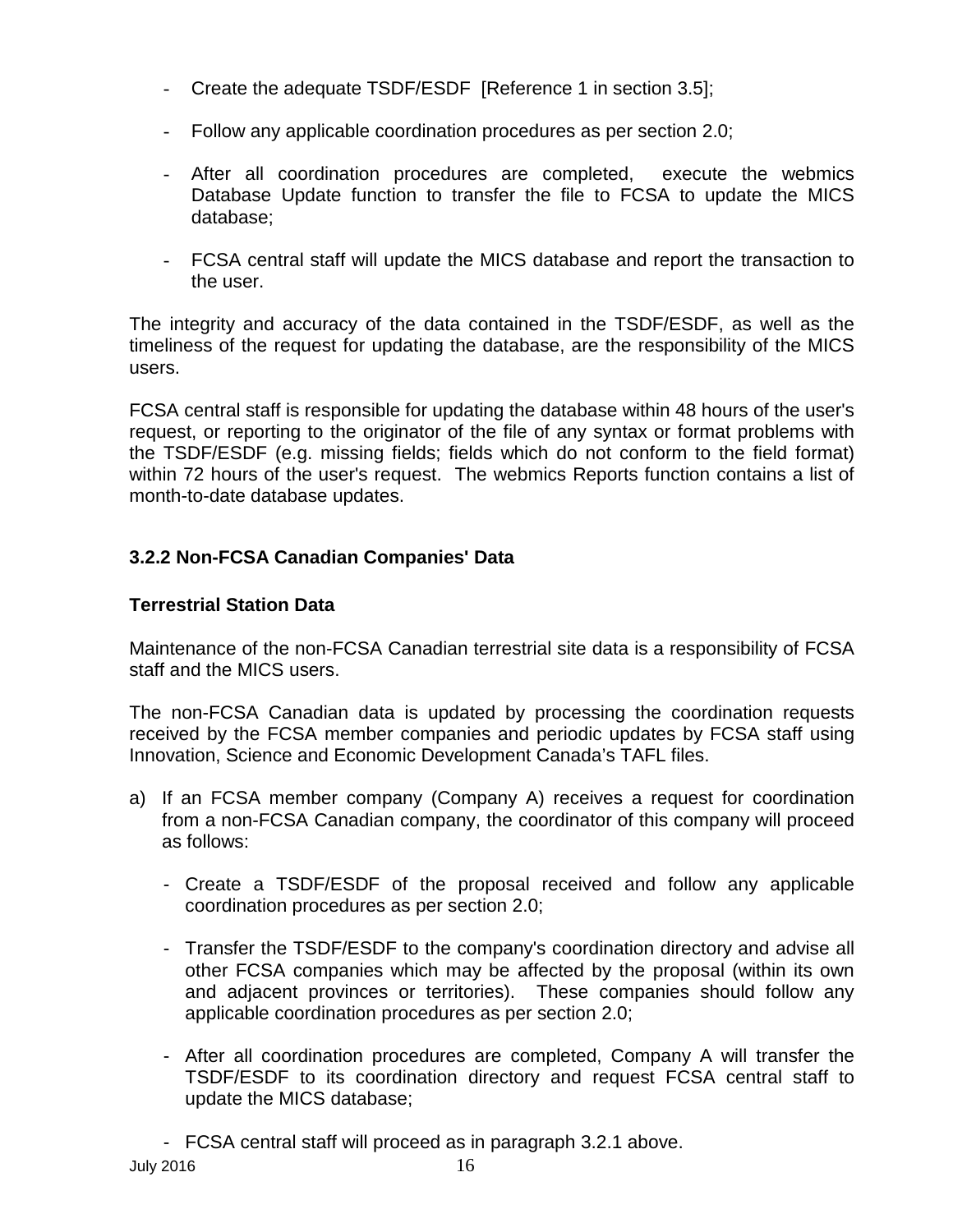#### **Earth Station Data**

Maintenance of the non-FCSA Canadian earth station data is the responsibility of FCSA staff and MICS users.

Any FCSA company in receipt of a non-FCSA Canadian earth station coordination request should continue as in 3.2.2 a) above.

#### <span id="page-16-0"></span>**3.2.3 USA Companies' Data**

Maintenance of the USA terrestrial and earth station data is a responsibility of FCSA staff and FCSA's Member Organizations.

#### <span id="page-16-1"></span>**3.3 Subsidiary Database Tables**

#### <span id="page-16-2"></span>**3.3.1 General**

FCSA's MICS microwave database currently contains 16 subsidiary data tables. These subsidiary data tables consist of descriptive information and numerical data used in interference calculations and record keeping. The subsidiary data tables are the following:

| sd_antd, sd_ante, sd_anty |                | - Antenna information, discrimination, and description |
|---------------------------|----------------|--------------------------------------------------------|
| sd_band                   | $\blacksquare$ | Frequency bands and band adjacency information.        |
| sd_eqpt                   | Ξ.             | Equipment description.                                 |
| sd_ctx, sd_ctxd           | $\blacksquare$ | Interference objectives tables.                        |
| sd_note                   | $\blacksquare$ | Notes table.                                           |
| sd_oper                   |                | - Information on operating and coordinating companies. |
| sd_plan, sd_plnd          |                | - Frequency plans.                                     |
| sd_rout                   | -              | Information on routes.                                 |
| sd_town                   | $\sim$         | Tower notes table.                                     |
| sd_towr                   | -              | Description of tower types.                            |
| sd_traf                   | -              | Traffic types and cross references.                    |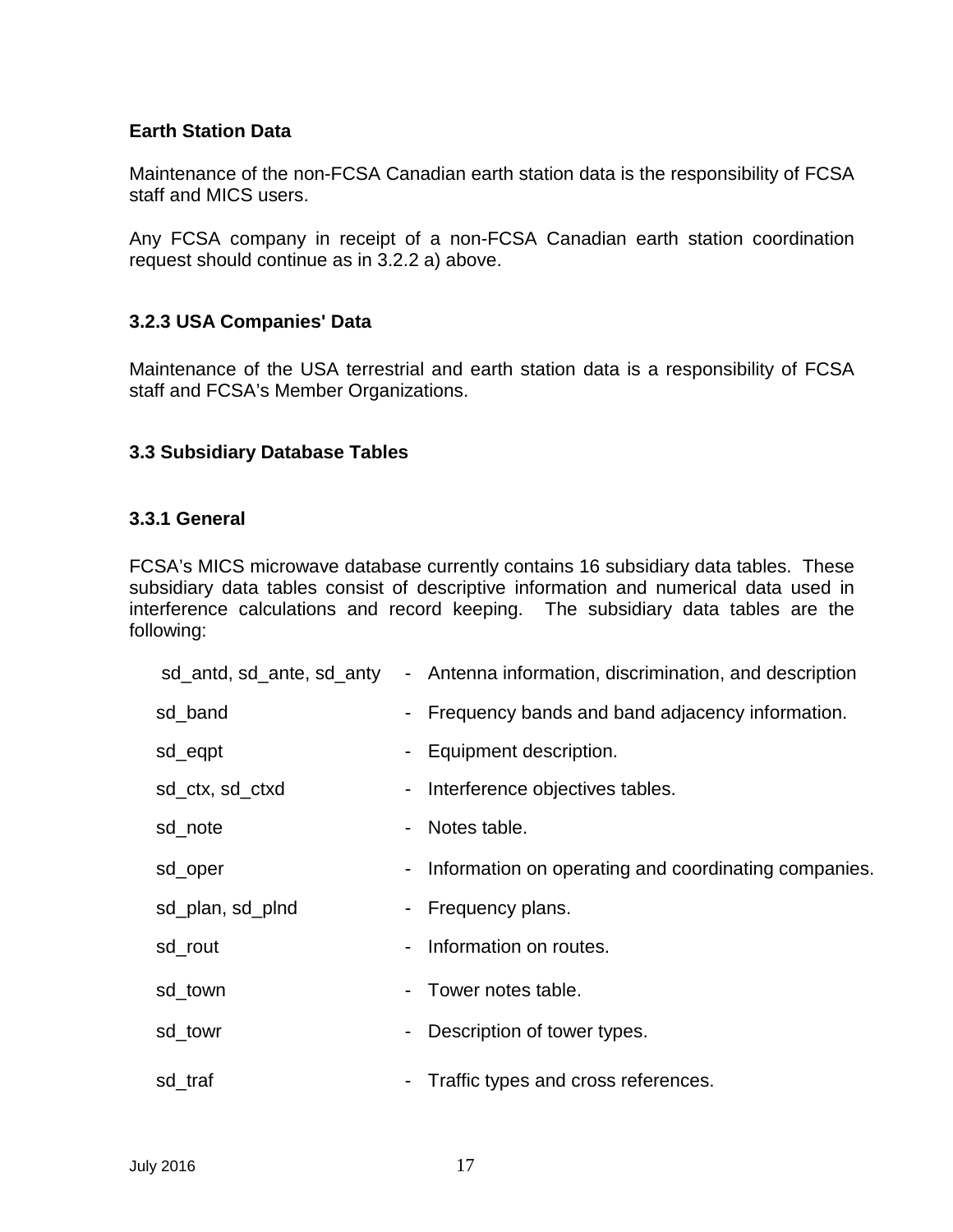#### <span id="page-17-0"></span>**3.3.2 Maintenance of the Subsidiary Tables**

The responsibility for maintaining the MDB subsidiary tables is shared by the MICS users and FCSA central staff. The MICS users are responsible for generating, processing and approving changes or additions to the tables; FCSA central staff (Database Administrator) is responsible for the administration and actual updating (i.e. operation of the programs to update the tables) of the tables.

Modifying, adding or deleting information from a table may involve action by two parties: Originator and FCSA central staff.

The originator can be any member company, e.g. a company using a new type of antenna or equipment should initiate action towards including pertinent data into the subsidiary tables.

Within the FCSA central staff group, the subsidiary tables are under the responsibility of the Database Administrator supported, when required, by Assistant Database Administrator and the Radio Systems Engineer.

#### <span id="page-17-1"></span>**3.3.3 Procedures to Update the Subsidiary Data Tables**

FCSA currently has established a set of standard procedures and input format, to modify, add or delete information from each one of the subsidiary data tables. The originator is responsible for presenting the data in standard format.

In summary, the procedure consists of the following:

- The originator advises the FCSA DBA of the proposed update. The DBA verifies that no other FCSA member has made the same request;
- The originator presents the new data to FCSA central staff, and requests the update of the pertinent subsidiary data table or tables;
- FCSA central staff analyze the data in concert with the originator. Once the changes to the tables have been approved by the originator, the FCSA Database Administrator can implement the update.
- The Database Administrator, within 72 hours, proceeds with the update. The MICS users can use the webmics reports function that contains a list of the recent subsidiary updates.

#### <span id="page-17-2"></span>**3.4 References**

Reference 1: Creation of a TSDF/ESDF. *See* MICS Users Guide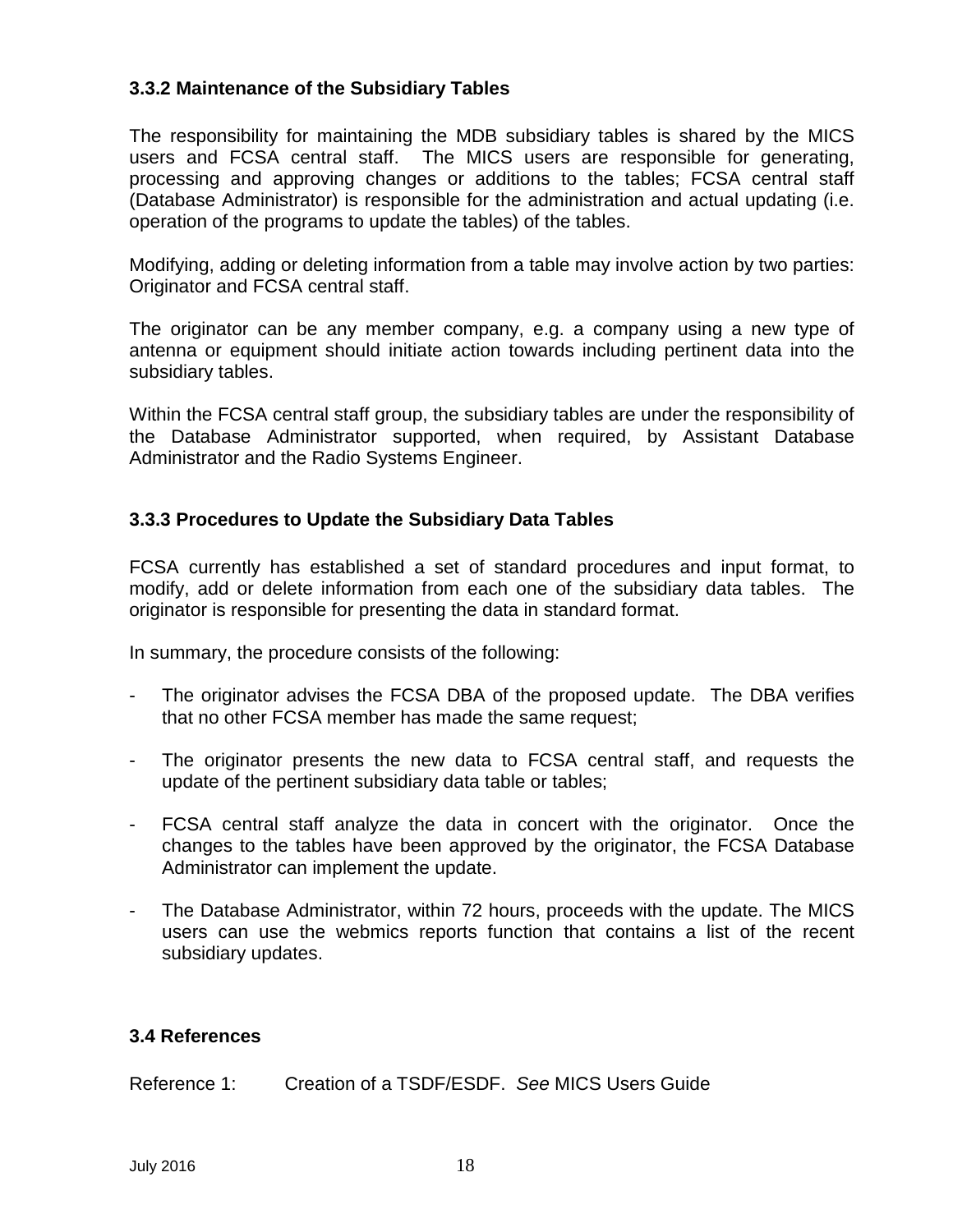#### <span id="page-18-0"></span>**Appendix "A"**

#### <span id="page-18-1"></span>**Earth Station Minimum Coordination Data**

#### *Provide the following information for each earth station antenna:*

Operating Company Name Company Contact Name Company Address Phone Number Fax Number E-mail address Site Call sign Site name Site Latitude Site Longitude Site Altitude Rain zone Radio zone Satellite Name Satellite operator Satellite minimum longitude Satellite maximum longitude Transmit Antenna model Transmit Antenna manufacturer Transmit Antenna Data Transmit Antenna centre-line height Transmit antenna-feed-system loss Receive Antenna Model Receive Antenna Manufacturer Receive Antenna Data Receive Antenna Center-line height Receive Antenna G/T Receive antenna-feed-system loss Transmit frequency band lower limit Transmit frequency band higher limit Receive frequency band lower limit Receive frequency band higher limit Transmit frequencies Radio frequency channel bandwidth Transmit Polarization Transmit power Energy dispersal factor Transmit loading/modulation type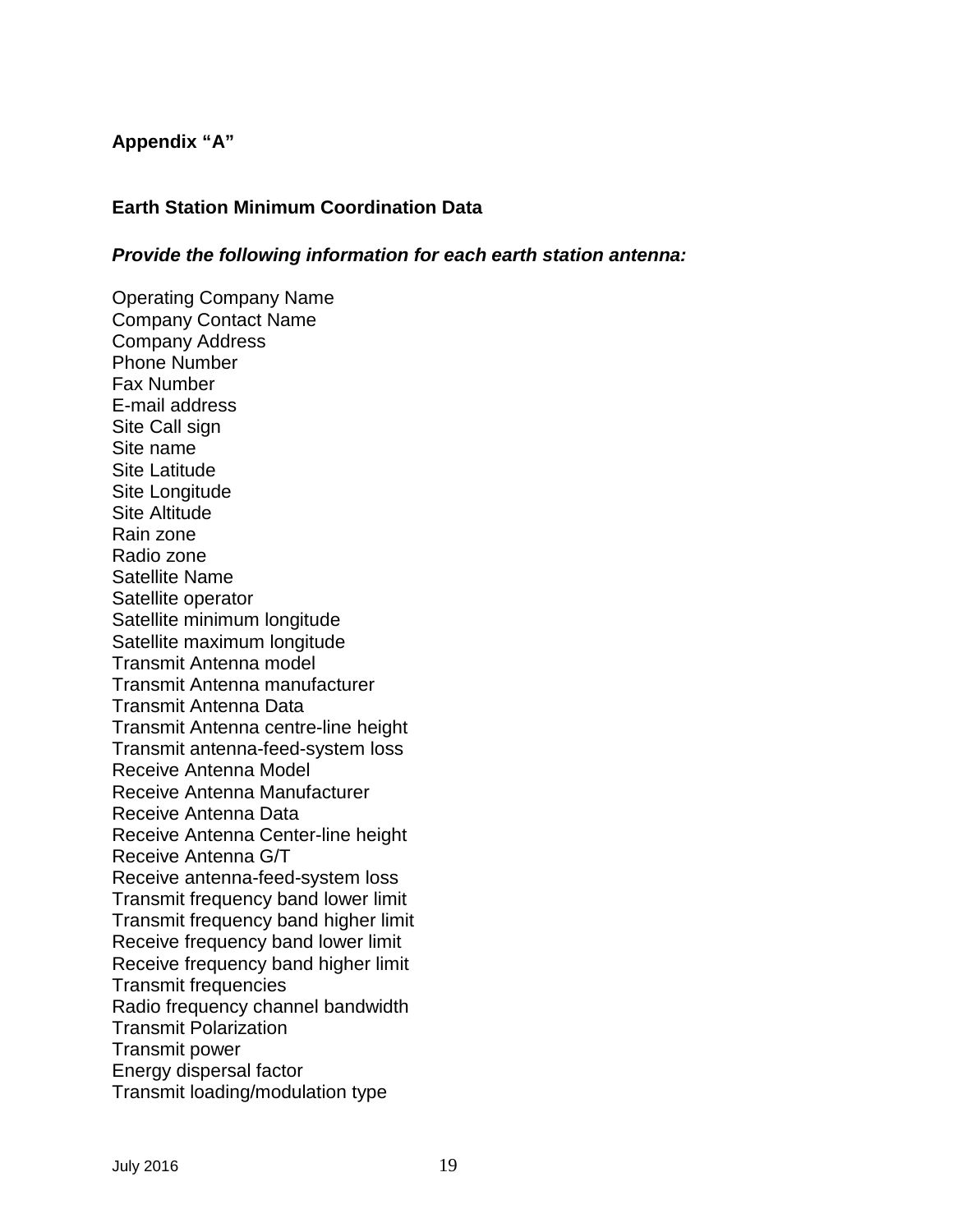Transmit equipment model Transmit equipment manufacturer Transmit equipment data Receive frequencies Receive polarization Receive signal level Receiver noise temperature Receive loading/modulation type Receive equipment model Receive equipment manufacturer Receive equipment data Long-term interference requirement Short-term percentage of time Short-term interference requirement Horizon profile (azimuth, elevation angle and distance to horizon of all profile points)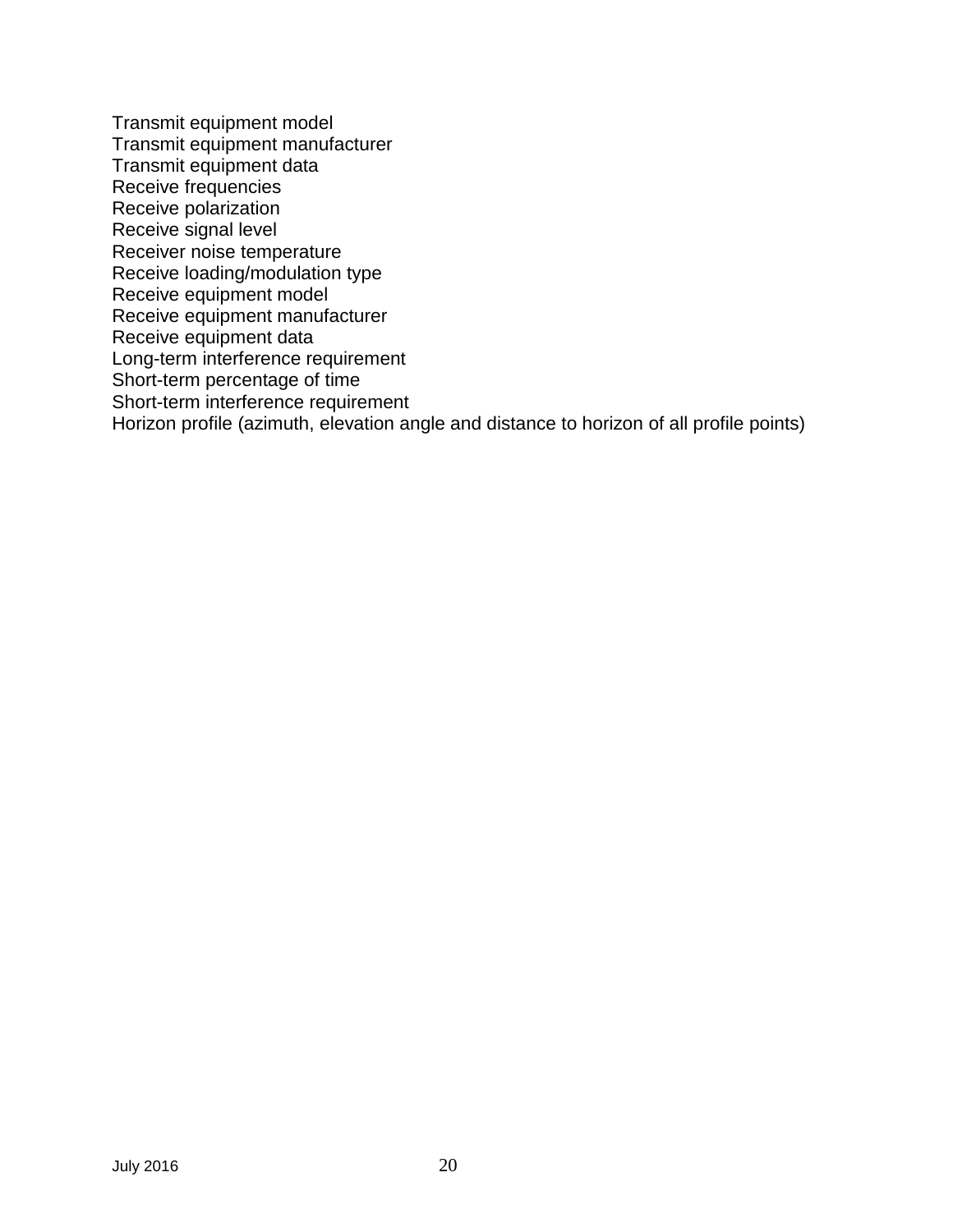#### <span id="page-20-1"></span>**Appendix "B"**

#### <span id="page-20-0"></span>**Terrestrial Link Minimum Coordination Data**

#### *Provide the following information for each end of the microwave link:*

Operating Company Name Company Contact Name Company Address Phone Number Fax Number E-mail address Site Call Sign Remote Site Call Sign Site Name Remote Site Name **Province** Site Latitude Site Longitude Site Altitude Transmit antenna model Transmit antenna manufacturer Transmit antenna data Transmit antenna polarization type Transmit antenna height Transmit antenna minimum frequency in MHz Transmit antenna maximum frequency in MHz Receive antenna model Receive antenna manufacturer Receive antenna data Receive antenna polarization type Receive antenna height Receive antenna minimum frequency in MHz Receive antenna maximum frequency in MHz Diversity #1 antenna model Diversity #1 antenna manufacturer Diversity #1 antenna height Diversity #2 antenna model Diversity #2 antenna manufacturer Diversity #2 antenna height Transmit frequency in MHz Transmit frequency polarization Transmit frequency plan Transmit power